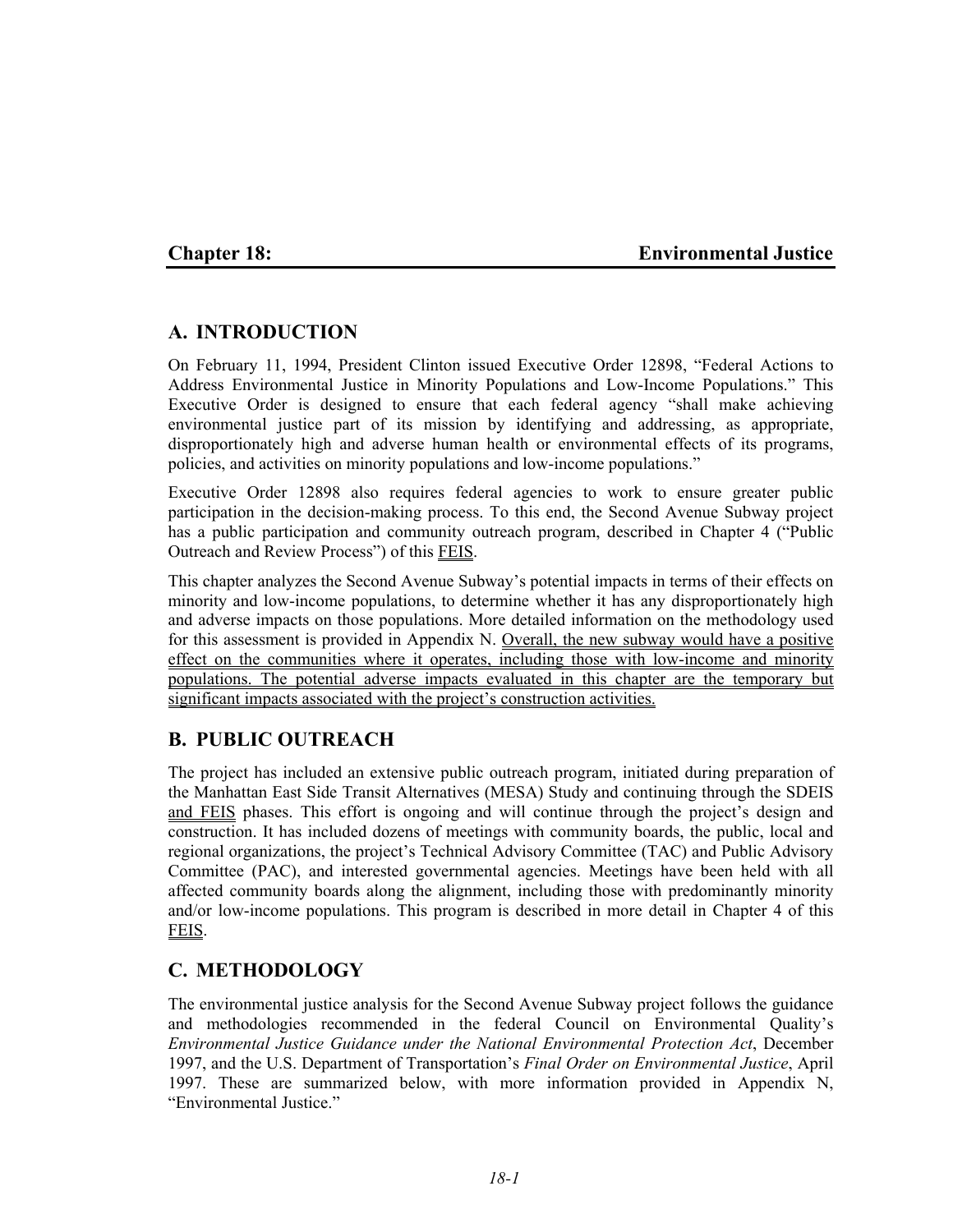#### **CEQ GUIDANCE**

The federal Council on Environmental Quality (CEQ), which has oversight of the federal government's compliance with Executive Order 12898 and the National Environmental Policy Act (NEPA), developed its guidance to assist federal agencies with their NEPA procedures so that environmental justice concerns are effectively identified and addressed. Federal agencies are permitted to supplement this guidance with more specific procedures tailored to their particular programs or activities, as the U.S. Department of Transportation (USDOT) has done.

The CEQ's document provides guidance on consideration of Environmental Justice in each phase of NEPA (i.e., scoping, analysis of impacts, issuance of a Record of Decision). The steps to be followed during the NEPA evaluation of impacts are set forth in Appendix N. In brief, the CEQ methodology involves collecting demographic information on the area where the project may cause high and adverse effects; identifying low-income and minority populations in that area using census data; and identifying whether the project's high and adverse effects are disproportionately high and adverse on the low-income and minority populations, in comparison to those on other populations. Any disproportionately high and adverse effects on minority and/or low-income populations should then be one of the factors the federal agency considers in making its finding on the project and issuing a Record of Decision.

## **USDOT'S FINAL ORDER ON ENVIRONMENTAL JUSTICE**

- The environmental justice assessments for the Second Avenue Subway also followed USDOT's Final Order on Environmental Justice, which establishes the procedures for the USDOT to use in complying with Executive Order 12898. The order applies to all of USDOT's operating administrations, including the Federal Transit Administration (FTA). As set forth in the order, FTA must take several steps (defined in Appendix N) to determine whether the project would have disproportionately high and adverse effects on minority and low-income populations. "Disproportionately high and adverse effects" are defined as adverse effects that are predominantly borne by a minority population and/or low-income population or will be suffered by the minority and/or low-income population and are appreciably more severe or greater in magnitude than the adverse effects that will be suffered by the non-minority or non-low-income population.
- In making determinations regarding disproportionately high and adverse effects on minority and low-income populations, mitigation and enhancement measures that will be taken and all offsetting benefits to the affected minority and low-income populations may be taken into account, as well as the design, comparative impacts, and relevant number of similar existing system elements in non-minority and non-low-income areas.

FTA must ensure that any programs, policies, or activities that will have a disproportionately high and adverse effect on minority populations or low-income populations will only be carried out if: 1) Further mitigation measures or alternatives that would avoid or reduce the disproportionately high and adverse effect are not practicable; and 2) A substantial need for the program, policy, or activity exists, based on the overall public interest, and alternatives that would have less adverse effects on protected populations that would still satisfy that need would either have other adverse social, economic, environmental, or human health impacts that are more severe, or would involve increased costs of extraordinary magnitude.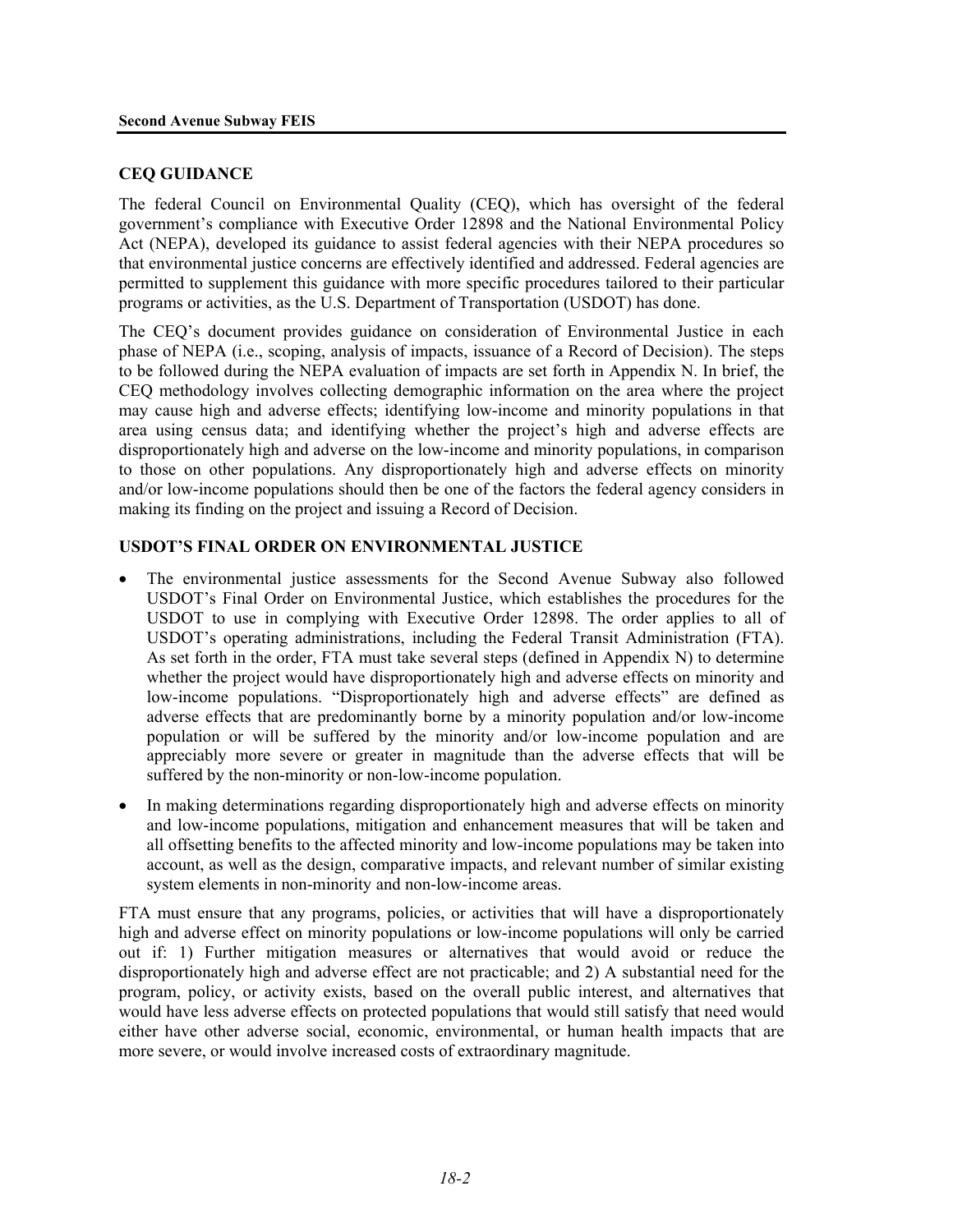# **D. PRELIMINARY ASSESSMENT PROCESS**

The process used to assess environmental justice for the Second Avenue Subway was based on the guidance documents described above. It consisted of four steps, as summarized below and as described in further detail in Appendix N:

- 1) Identify Study Areas;
- 2) Compile Population Characteristics and Identify Locations with Populations of Concern for Environmental Justice;
- 3) Identify Adverse Effects on Populations of Concern; and
- 4) Evaluate Project's Overall Effects.

Using this assessment process, a determination is then made of whether the impacts identified in Step 3 are disproportionately high and adverse.

## **1. IDENTIFY STUDY AREAS**

1

Study areas were determined based on the analyses conducted for the other impact assessments included in this FEIS. The study areas represent areas in which project impacts may occur. This includes the adverse impacts associated with construction as well as the benefits upon project completion. Based on the conclusions of the impacts analyses completed for this FEIS in Chapter 5 through 17, three basic study areas were established: a Project Corridor Study Area, a Shafts/Staging Sites/Study Area, and a Storage Tracks Study Area. These study areas are illustrated in Figures 18-1, 18-2, and  $\overline{18-3}$ .

No study area for environmental justice was considered for the project's new Broadway Line, since this new service would not result in significant adverse impacts. The Second Avenue Subway project would bring new service to the existing Broadway Line, but this would not require any new construction other than creation of a new entrance to the existing 63rd Street-Lexington Avenue subway station. Thus, this service change would be beneficial, resulting in greater train frequency on the existing Broadway Line in Manhattan and allowing simpler connections between East Harlem/the Upper East Side and West Midtown/the West Side.

Similarly, evaluations of environmental justice were not performed for the potential yard or maintenance facilities under consideration for project use at the 36th-38th Street Yard in Brooklyn, at the Concourse Yard in the Bronx, or at the 207th Street Yard in Upper Manhattan, since the analyses conducted for this FEIS and presented in Chapters 5 through 17 and 19 concluded that the project would not result in any significant adverse impacts on transportation, land use or social conditions, neighborhood character, economic conditions, the visual environment or resources, historic resources, air quality, or noise and vibration at any of these sites.<sup>1</sup> A summary of the conclusions made for each of those possible yards or maintenance facilities follows:

• If new storage tracks are created at 36th-38th Street Yard, these tracks would be located within an existing, active subway storage and maintenance yard. The new storage space would require reconfiguration of some existing activities within the yard, but would not change the yard's relationship with the surrounding area. No noise impacts would occur from this change in the yard's use.

<sup>1</sup> As described elsewhere in this FEIS, expansion of the Coney Island Yard is no longer under consideration.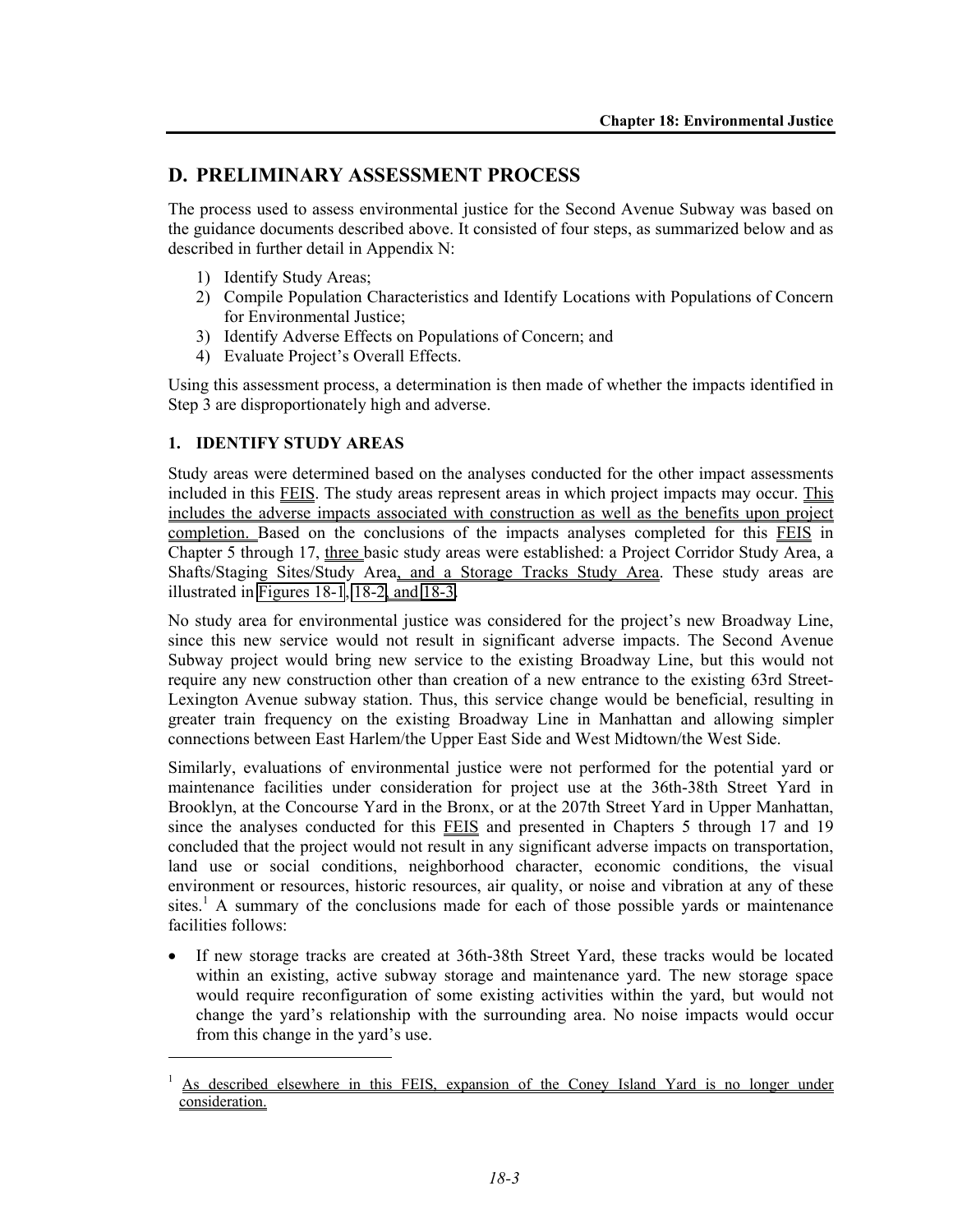#### **Second Avenue Subway FEIS**

If new maintenance facilities are created at Concourse Yard in the Bronx or at the 207th Street Yard in Upper Manhattan, these facilities would be created within existing subway storage yard and maintenance facility complexes. Both Concourse Yard and 207th Street Yard are separated from surrounding land uses: Concourse Yard is sunken below the grade of the surrounding area, while 207th Street Yard is buffered by the wall formed by the existing maintenance shop buildings. In both facilities, the new maintenance operations would not be perceptible from outside the yard and no significant adverse environmental impacts would occur.

The three study areas analyzed—the Project Corridor Study Area, the Shafts/Staging Sites/ Study Area, and the Storage Tracks Study Area—are described below.

# *PROJECT CORRIDOR STUDY AREA*

The Project Corridor Study Area is defined as the area within  $\frac{1}{2}$  mile of all stations along the alignment. As described throughout this FEIS, 16 new stations are proposed as part of the Second Avenue Subway project. On average, stations would each be placed approximately 10 blocks apart, from 125th Street in East Harlem south to Hanover Square in Lower Manhattan.

Because surface construction would be required in order to construct each station, temporary significant adverse impacts would occur at all station locations during construction. Tunnel construction would also occur along the same area, also necessitating some surface construction in various locations. This study area was defined to account for the impacts associated with construction of the project's stations and tunnels, as well as the benefits that would accrue on completion of the project.

As described in more detail in Chapter 3, "Description of Construction Methods and Activities," the extent of surface construction required for the stations and tunnels would vary depending on geological conditions at each point along the alignment. Based on existing information, geological and other conditions would permit below-ground tunneling along a portion of 125th Street, at the curve from 125th Street to Second Avenue, between 91st Street and approximately 4th Street, and from Houston Street to the project's southern terminus in Lower Manhattan. This would limit the amount of surface disruption needed along much of the route.

Tunnels would be constructed using cut-and-cover excavation in some limited locations where the alignment is relatively shallow and in soil. This includes several blocks along Second Avenue in East Harlem where connections would be created between tunnel segments that already exist and to create access for portions of mined tunnel, as well as short segments in other areas that are adjacent to stations that must be excavated using cut-and-cover techniques. Some stations could be constructed using a combination of underground mining and cut-and-cover excavation, while others must be excavated entirely using cut-and-cover techniques, depending on geological and other conditions. Each station would have shafts from which soil and rock would be removed.

Generally, areas where tunnels and stations could be constructed underground, using boring and mining techniques, would experience less surface construction than areas where surface excavation is required. The ½-mile Project Corridor Study Area is the area in which impacts from construction of mined tunnels, cut-and-cover tunnels, and stations could occur. It includes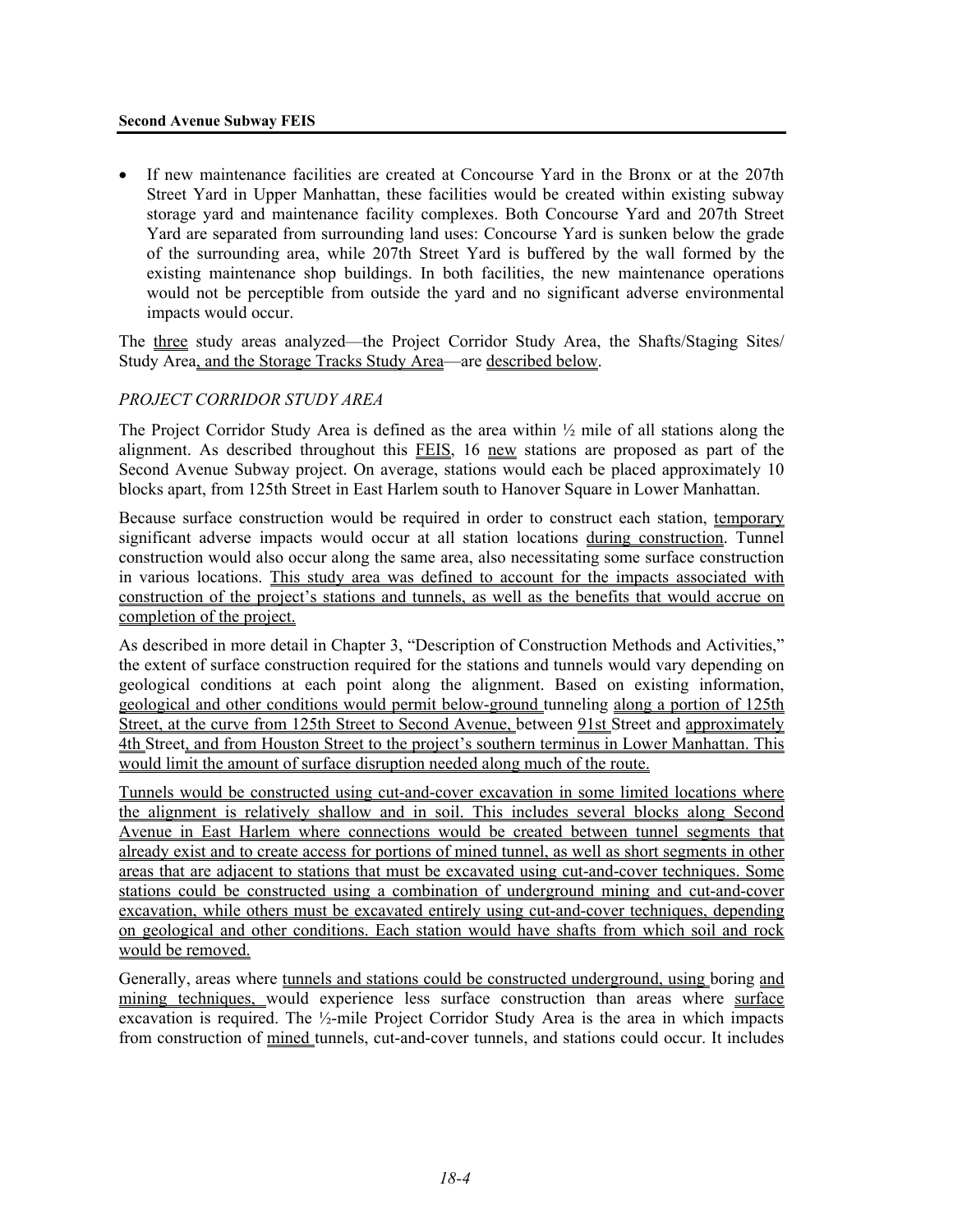portions of East Harlem, the Upper East Side, East Midtown, Gramercy Park/Union Square, East Village/ Lower East Side/Chinatown, and Lower Manhattan.<sup>1</sup>

## *SHAFTS/STAGING SITES/STUDY AREA*

The Shafts/Staging Sites/Study Area is defined as the area within  $\frac{1}{2}$  mile of sites that may be used as staging areas, shafts, and spoils removal locations for tunnel construction; these would be discontinued and restored to their original uses following subway construction. These sites would be centers of concentrated construction activity associated with construction of mined tunnels. Based on the factors identified in Chapter 3 regarding construction needs and environmental priorities, the locations identified as best able to meet all of the construction and environmental requirements for staging areas and spoils removal sites were as follows:

- 96th Street vicinity staging area; 91st Street shaft site and spoils removal area (collectively referred to as the 90s staging and shaft site area);
- 66th Street shaft site and spoils removal area;
- 36th Street vicinity and 33rd Street vicinity shaft site and staging area (collectively referred to as the 30s staging and shaft site area);
- Houston Street vicinity shaft site and staging area; and/or
- Water Street and Pier 6 shaft site and staging area.

l

The construction activities associated with each of these sites would result in temporary significant adverse impacts on the surrounding community; therefore, a study area of  $\frac{1}{2}$  mile around of each of these areas was analyzed. These study areas are within the larger Project Corridor Study Area defined above, and represent areas in which additional construction activities would occur beyond those required for the tunnel and stations. Construction activities at these locations would also generally be of longer duration than construction required for the tunnels and stations. As shown in Figure 18-2, the 90s study area (including both the 96th Street staging area and 91st Street shaft site and spoils removal area) falls in both East Harlem and the Upper East Side, the 66th Street study area is on the Upper East Side, the 30s staging and shaft site area is in both East Midtown and Gramercy Park/Union Square, the Houston Street study area is predominantly in the East Village/Lower East Side/Chinatown, but also falls in Gramercy Park/Union Square, and the Water Street study area is in Lower Manhattan. In addition to the individual construction sites study areas, the analysis in this chapter also considers the overall study area formed by the combination of the five construction site study areas.<sup>2</sup>

At all but the 66th Street shaft site, the construction activities would be located at sites where stations would also be constructed in any case, so that the impacts associated with the activities described in the shafts/staging sites construction areas would occur in addition to the impacts

<sup>1</sup> The six neighborhood zones roughly correspond to the neighborhood zones presented in Chapter 6, "Social and Economic Conditions." A few minor adjustments to study area boundaries were made to avoid splitting census tracts between neighborhood zones; these are defined in Appendix N.

 $2 \text{ A shaft would also be required on 125th Street at Third Avenue, adjacent to the new 125th Street Station, }$ to remove spoils associated with a short tunnel segment that would curve to Second Avenue. Given the short length of this curved tunnel, the activities at this shaft site would be similar to those already occurring at the 125th Street station. They would not be of the same intensity or duration as the other five shaft areas listed above, and do not warrant a separate study area in this chapter.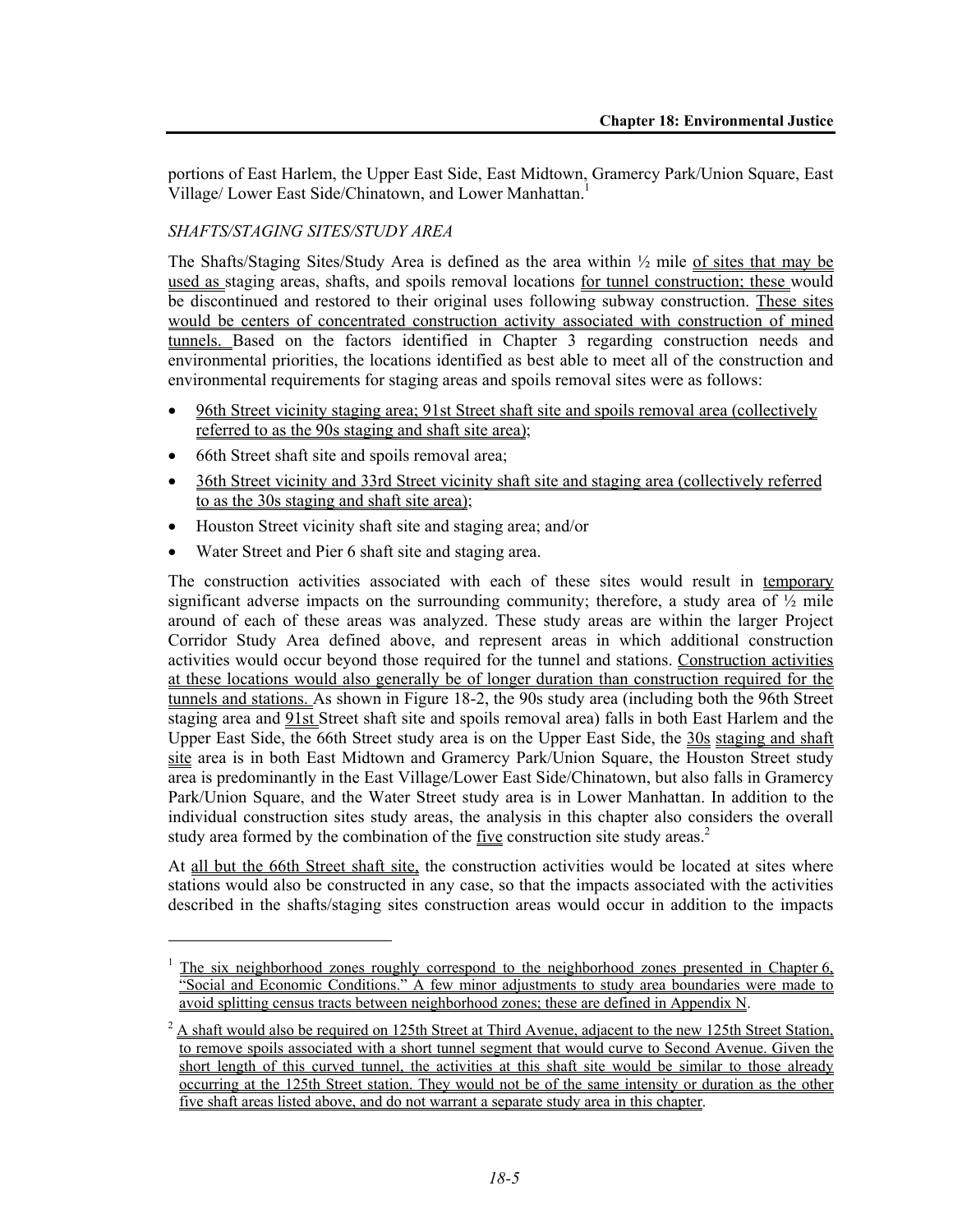that would occur at all of the station areas, described above. The use of these sites as shaft and staging sites and then for stations would limit the locations where disruptions would occur, but would lengthen the disruption at those locations. In most cases, shaft sites for launching mechanized boring machines are proposed in areas near where stations would also be located, and that would consequently require cut-and-cover construction under any case. Therefore, while the duration of the disturbances would be longer at these shaft sites, the actual construction activities would be comparable to those at station areas along the entire alignment. In contrast, at the 66th Street shaft, the activities would be entirely separate from any construction required to build a station.

# *STORAGE TRACKS STUDY AREA*

In addition to the project's permanent stations and tunnels, permanent underground storage tracks are also under consideration at four locations adjacent to the Second Avenue Subway Line. As described in Chapter 2, these locations are as follows: beneath Second Avenue from 129th to approximately 125th Street in East Harlem; along 125th Street west of Park Avenue to 525 feet west of Fifth Avenue ("125th Street tail tracks"); in parallel tunnels between approximately 21st and 9th Streets ("Midline storage tracks"); and on Water Street south of the Hanover Square Station ("Hanover Square tail tracks"). The final storage track locations will be selected from among these four locations (as well as the 36th-38th Street Yard in Brooklyn).

The Storage Tracks Study Area was developed to consider any impacts associated with construction and operation of the new storage tracks at the four possible Manhattan locations. As described in Chapter 3 of this FEIS, the 125th Street tail tracks and Hanover tail tracks would be constructed using a Tunnel Boring Machine, with surface disturbance limited to a shaft for insertion or removal of the machine. The midline storage tracks would also be constructed via the TBM, although limited areas of drilling and blasting would be needed to connect to the project's main tunnels. The 129th Street storage tracks would be constructed via cut-and-cover construction extending approximately from 122nd Street to 129th Street within the streetbed of Second Avenue.

## **2. COMPILE POPULATION CHARACTERISTICS FOR STUDY AREAS AND IDENTIFY POPULATIONS OF CONCERN FOR ENVIRONMENTAL JUSTICE**

This step first involved using data from the U.S. Census of Population and Housing to determine the population and income characteristics for each of the three study areas defined above. This step was required to identify populations of concern for environmental justice.

For each of the three study areas, population characteristics were compiled from the 2000 *U.S. Census of Population and Housing* using the detailed methodologies provided in Appendix N and the same definitions of population characteristics as those of the U.S. Census Bureau. The following information was collected for each census tract in the study areas, and then aggregated for the two study areas as well:

• *Data on racial and ethnic characteristics:* The population in each census tract in the Second Avenue study area was characterized using the following racial categories provided in the 2000 Census: White, Black, Asian, and "Other." In addition to racial characteristics, the 2000 Census also includes information on Hispanic origin, which is considered to be an ethnic rather than racial characteristic. People of this ethnic category can be any race.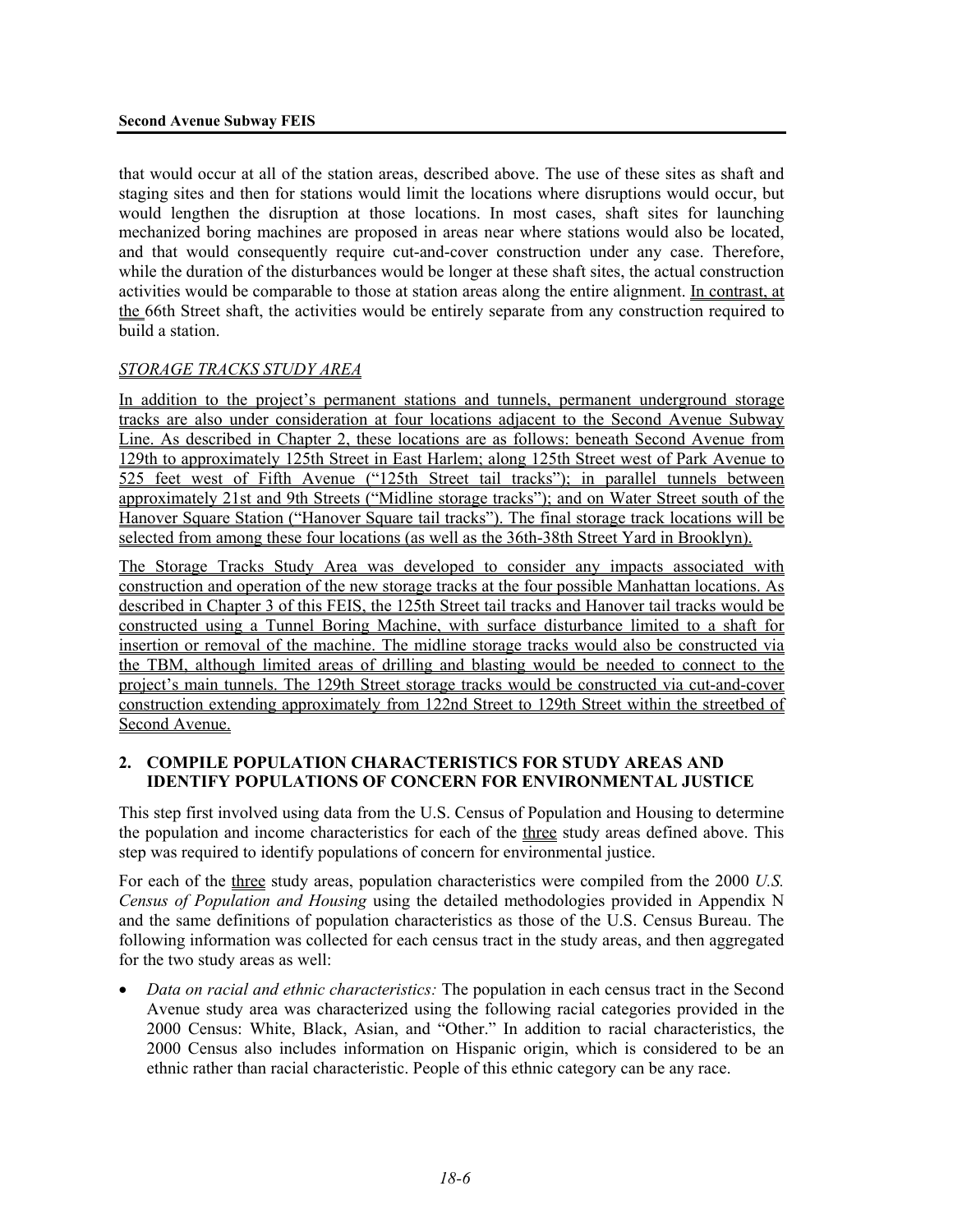- *Total percentage of minority population:* Because Hispanic residents may be of any race, people who characterized themselves as White, Black, Asian, and Other in the 2000 Census may be non-Hispanic or Hispanic. To determine the total number of minority residents in each census tract, therefore, the number of Black, Asian, Other, and Hispanic Whites were tallied. As set forth in the CEQ guidance, any area where more than 50 percent of its population is minority was considered to be a minority community. In addition, census tracts where the percentage of the population of a particular racial or ethnic group was "meaningfully greater" than in Manhattan as a whole were noted.
- *Low-income population:* The percent of households living below poverty level was used to determine the low-income population in a given census tract. For households, the U.S. Census Bureau defines a household as all people who occupy one housing unit. Accordingly, a household may include both related family members and any unrelated people who share a housing unit. As another measure of low-income status, the median household income was also gathered for census tract and estimates were made of the median income for each neighborhood zone in the Project Corridor Study Area and for each construction site area in the Shafts/Staging Sites/Study Area and the Storage Tracks Study Area.<sup>1</sup> Because the CEQ guidance does not suggest a threshold to be used in identifying low-income populations, areas with a proportion of low-income households that is meaningfully greater than in Manhattan overall were considered to be low-income. In Manhattan, approximately 17 percent of the households live below the federal poverty threshold, so any area with more than 20 percent of its households in poverty was considered to be a low-income area.

### *PROJECT CORRIDOR STUDY AREA*

#### *Total Study Area*

1

In 2000, an estimated  $652,500$  people lived in the Project Corridor Study Area (i.e., within  $\frac{1}{2}$ ) mile of a proposed station), which is about 43 percent of Manhattan's entire population. This population includes a total minority population of 43 percent, compared with Manhattan's 54 percent. As shown in Table 18-1, the study area included slightly fewer Black (11 percent) and Hispanic (16 percent) residents than Manhattan as a whole (17 percent and 27 percent, respectively), but a slightly higher percentage of Asian residents (15 percent, compared with 9 percent in Manhattan overall). The percentage of households living below the poverty level in 1999 (14 percent) was slightly lower than in Manhattan or New York City as a whole, where 17 and 20 percent of the households, respectively, were below the poverty threshold in 1999. The corridor study area includes 335,000 households, or 45 percent of all households in Manhattan.

The characteristics of the six neighborhood zones in the Project Corridor Study Area are described below and summarized in Table 18-1. Figure 18-4 shows the census tracts where minority populations and/or low-income populations are located. As shown in the graphic, the East Harlem and East Village/Lower East Side/ Chinatown areas are minority and low-income neighborhoods; in addition, three census tracts east of First Avenue in Gramercy Park/Union Square and one in Lower Manhattan are also home to minority and/or low-income populations.

<sup>1</sup> To aggregate these income data for each neighborhood zone level or study area, the weighted average of each census tract's median household income was calculated. Those numbers were used to represent as closely as possible the median household income for the neighborhood zone or study area.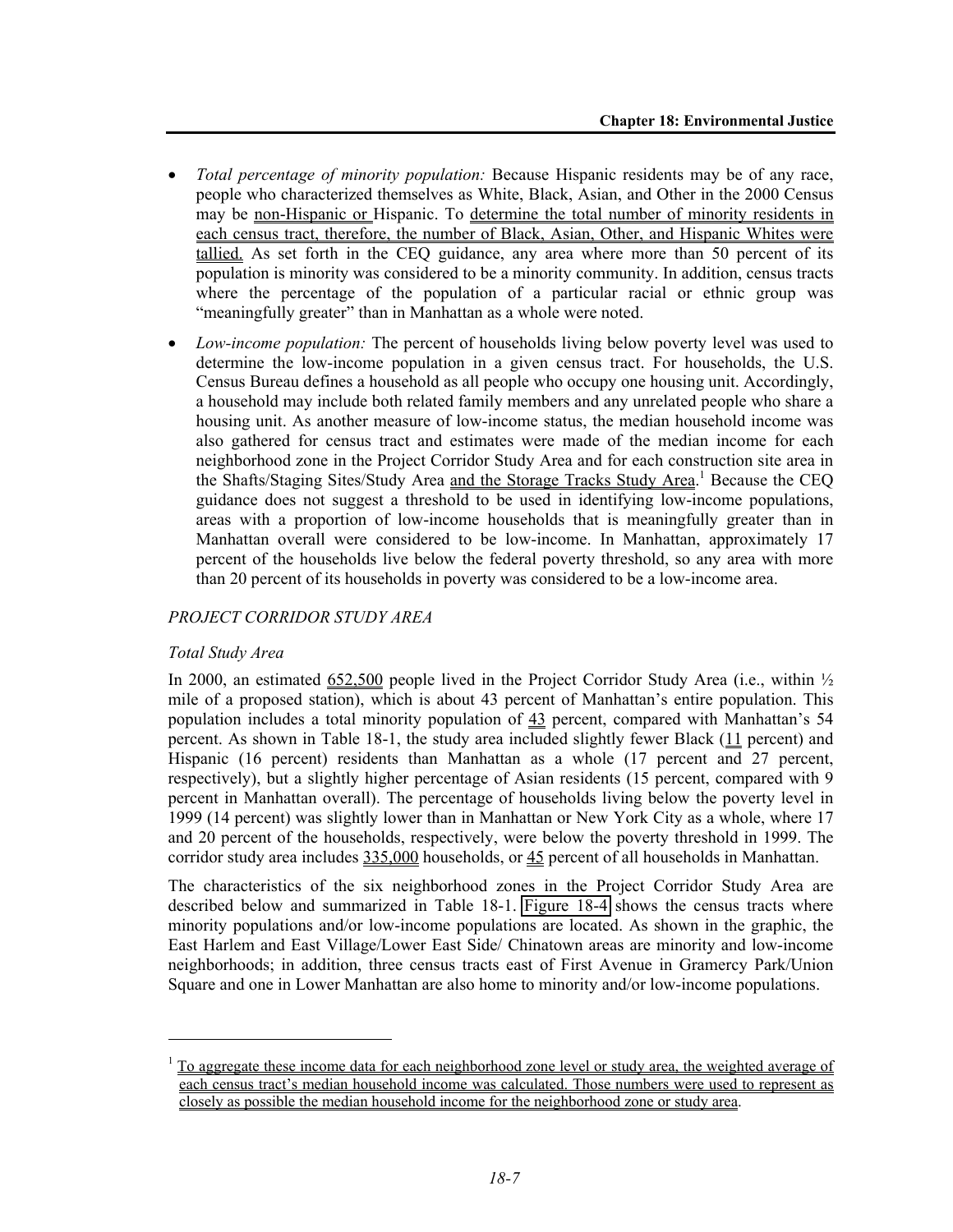| Population<br><b>Economic Profile</b><br>Median<br>Race and Ethnicity (%)<br>holds in<br><b>Household</b><br><b>Number</b><br>Total<br><b>Income</b><br><b>Poverty</b><br>of House-<br>Asian <sup>1</sup> Other <sup>1,2</sup> Hispanic <sup>3</sup><br>Minority <sup>4</sup><br>$(\%)^6$<br>Black <sup>1</sup><br>$(1999)^5$<br>White <sup>1</sup><br><b>Total</b><br>holds<br><b>Study Area</b><br><b>Corridor Study Area</b><br>2.8<br>50.1<br>35.6<br>East Harlem<br>121,949<br>24.4<br>41.9<br>29.8<br>91.8<br>45,255<br>\$22,255<br>88.2<br>6.2<br><b>Upper East Side</b><br>207,069<br>3.3<br>5.6<br>15.6<br>120,978<br>\$81,379<br>6.3<br>2.4<br>East Midtown<br>66,062<br>83.8<br>2.0<br>11.1<br>3.1<br>5.1<br>42,896<br>\$78,264<br>6.1<br>20.1<br>Gramercy/Union Sq.<br>109,034<br>76.5<br>5.9<br>10.9<br>6.7<br>9.8<br>28.7<br>61,850<br>\$62,558<br>10.1<br>East Village/ Chinatown/<br>40.8<br>21.9<br>133,185<br>5.1<br>44.5<br>9.7<br>13.5<br>64.8<br>56,597<br>\$39,703<br>Lower East Side<br>15,175<br>71.3<br>6.7<br>\$75,191<br>9.3<br>Lower Manhattan<br>5.4<br>16.6<br>6.6<br>32.4<br>7,378<br>Total, Corridor Study Area<br>652,473<br>63.8<br>10.9<br>14.9<br>10.2<br>16.2<br>42.9<br>334,953<br>\$62,338<br>13.6<br><b>Shaft/Staging Sites Study Area</b><br>90s Site (E. Harlem and<br>$12.6^7$<br>$38.9^{7}$<br>114,288<br>70.5<br>11.7<br>6.0<br>11.8<br>20.8<br>58,126<br>\$67,546<br>Upper East Side)<br>66th St Site (Upper E. Side)<br>5.5<br>72,579<br>89.2<br>1.4<br>6.9<br>2.6<br>4.8<br>14.5<br>44,672<br>\$80,314<br>30s Site (E. Midtown,<br>77.2<br>9.1<br>74,166<br>5.4<br>12.0<br>5.4<br>8.3<br>27.7<br>45,253<br>\$65,869<br>Gramercy/Union Sq.)<br>Houston St Site (Gramer-<br>$16.4^7$<br>$42.4^7$<br>cy/Union Sq. & E. Village/<br>73,604<br>62.8<br>4.8<br>22.3<br>10.1<br>13.9<br>37,495<br>\$48,527<br>Lower E. Side/ Chinatown)<br>Water St/Pier 6 (Lower<br>8.9<br>10,761<br>71.7<br>5.1<br>16.3<br>6.5<br>32.0<br>\$78,943<br>7.0<br>5,155<br>Manhattan)<br><b>Total, Construction Sites</b><br>74.3<br>11.3<br>10.8<br>345,399<br>6.5<br>8.0<br>12.8<br>31.9<br>190,700<br>\$66,707<br><b>Study Area</b><br><b>Storage Tracks Study Area</b><br>129th Street Storage<br>44,176<br>21.8<br>43.7<br>1.0<br>33.6<br>15,582<br>42.9<br>55.7<br>96.5<br>\$15,051<br>Tracks (E. Harlem)<br>125th Street Tail Tracks (E.<br>62,136<br>41.4<br>10.7<br>69.4<br>0.8<br>19.1<br>29.6<br>97.7<br>38,539<br>\$18,878<br>Harlem)<br>Midline Storage Trks<br>11.1<br>133,536<br>76.1<br>5.7<br>11.2<br>7.0<br>9.7<br>28.9<br>\$59,864<br>75,115<br>(Gramercy/ Union Sq.)<br>7.8<br>Hanover Tail Tracks<br>9,286<br>72.9<br>15.5<br>7.0<br>6.2<br>30.7<br>\$88,548<br>4.6<br>4,421<br>Total, Storage Tracks Study<br>249,133<br>50.1<br>6.9<br>23.4<br>28.3<br>14.7<br>22.7<br>58.1<br>133,657<br>\$43,770<br>Area<br>27.2<br>16.6<br>Manhattan<br>1,537,195<br>54.4<br>17.4<br>9.4<br>18.9<br>54.2<br>739,167<br>\$47,030<br>9.8<br>27.0<br>65.0<br>19.7<br><b>New York City</b><br>8,008,278<br>44.7<br>26.6<br>19.0<br>3,022,477<br>\$38,293 | Population and Economic Characteristics for Environmental Justice Study Areas |  |  |  |  |  |  |  |  |  |        |  |
|--------------------------------------------------------------------------------------------------------------------------------------------------------------------------------------------------------------------------------------------------------------------------------------------------------------------------------------------------------------------------------------------------------------------------------------------------------------------------------------------------------------------------------------------------------------------------------------------------------------------------------------------------------------------------------------------------------------------------------------------------------------------------------------------------------------------------------------------------------------------------------------------------------------------------------------------------------------------------------------------------------------------------------------------------------------------------------------------------------------------------------------------------------------------------------------------------------------------------------------------------------------------------------------------------------------------------------------------------------------------------------------------------------------------------------------------------------------------------------------------------------------------------------------------------------------------------------------------------------------------------------------------------------------------------------------------------------------------------------------------------------------------------------------------------------------------------------------------------------------------------------------------------------------------------------------------------------------------------------------------------------------------------------------------------------------------------------------------------------------------------------------------------------------------------------------------------------------------------------------------------------------------------------------------------------------------------------------------------------------------------------------------------------------------------------------------------------------------------------------------------------------------------------------------------------------------------------------------------------------------------------------------------------------------------------------------------------------------------------------------------------------------------------------------------------------------------------------------------------------------------------------------------------------------------------------------------------------------------------------------------------------------------------------------------------------------------------------|-------------------------------------------------------------------------------|--|--|--|--|--|--|--|--|--|--------|--|
|                                                                                                                                                                                                                                                                                                                                                                                                                                                                                                                                                                                                                                                                                                                                                                                                                                                                                                                                                                                                                                                                                                                                                                                                                                                                                                                                                                                                                                                                                                                                                                                                                                                                                                                                                                                                                                                                                                                                                                                                                                                                                                                                                                                                                                                                                                                                                                                                                                                                                                                                                                                                                                                                                                                                                                                                                                                                                                                                                                                                                                                                                      |                                                                               |  |  |  |  |  |  |  |  |  |        |  |
|                                                                                                                                                                                                                                                                                                                                                                                                                                                                                                                                                                                                                                                                                                                                                                                                                                                                                                                                                                                                                                                                                                                                                                                                                                                                                                                                                                                                                                                                                                                                                                                                                                                                                                                                                                                                                                                                                                                                                                                                                                                                                                                                                                                                                                                                                                                                                                                                                                                                                                                                                                                                                                                                                                                                                                                                                                                                                                                                                                                                                                                                                      |                                                                               |  |  |  |  |  |  |  |  |  | House- |  |
|                                                                                                                                                                                                                                                                                                                                                                                                                                                                                                                                                                                                                                                                                                                                                                                                                                                                                                                                                                                                                                                                                                                                                                                                                                                                                                                                                                                                                                                                                                                                                                                                                                                                                                                                                                                                                                                                                                                                                                                                                                                                                                                                                                                                                                                                                                                                                                                                                                                                                                                                                                                                                                                                                                                                                                                                                                                                                                                                                                                                                                                                                      |                                                                               |  |  |  |  |  |  |  |  |  |        |  |
|                                                                                                                                                                                                                                                                                                                                                                                                                                                                                                                                                                                                                                                                                                                                                                                                                                                                                                                                                                                                                                                                                                                                                                                                                                                                                                                                                                                                                                                                                                                                                                                                                                                                                                                                                                                                                                                                                                                                                                                                                                                                                                                                                                                                                                                                                                                                                                                                                                                                                                                                                                                                                                                                                                                                                                                                                                                                                                                                                                                                                                                                                      |                                                                               |  |  |  |  |  |  |  |  |  |        |  |
|                                                                                                                                                                                                                                                                                                                                                                                                                                                                                                                                                                                                                                                                                                                                                                                                                                                                                                                                                                                                                                                                                                                                                                                                                                                                                                                                                                                                                                                                                                                                                                                                                                                                                                                                                                                                                                                                                                                                                                                                                                                                                                                                                                                                                                                                                                                                                                                                                                                                                                                                                                                                                                                                                                                                                                                                                                                                                                                                                                                                                                                                                      |                                                                               |  |  |  |  |  |  |  |  |  |        |  |
|                                                                                                                                                                                                                                                                                                                                                                                                                                                                                                                                                                                                                                                                                                                                                                                                                                                                                                                                                                                                                                                                                                                                                                                                                                                                                                                                                                                                                                                                                                                                                                                                                                                                                                                                                                                                                                                                                                                                                                                                                                                                                                                                                                                                                                                                                                                                                                                                                                                                                                                                                                                                                                                                                                                                                                                                                                                                                                                                                                                                                                                                                      |                                                                               |  |  |  |  |  |  |  |  |  |        |  |
|                                                                                                                                                                                                                                                                                                                                                                                                                                                                                                                                                                                                                                                                                                                                                                                                                                                                                                                                                                                                                                                                                                                                                                                                                                                                                                                                                                                                                                                                                                                                                                                                                                                                                                                                                                                                                                                                                                                                                                                                                                                                                                                                                                                                                                                                                                                                                                                                                                                                                                                                                                                                                                                                                                                                                                                                                                                                                                                                                                                                                                                                                      |                                                                               |  |  |  |  |  |  |  |  |  |        |  |
|                                                                                                                                                                                                                                                                                                                                                                                                                                                                                                                                                                                                                                                                                                                                                                                                                                                                                                                                                                                                                                                                                                                                                                                                                                                                                                                                                                                                                                                                                                                                                                                                                                                                                                                                                                                                                                                                                                                                                                                                                                                                                                                                                                                                                                                                                                                                                                                                                                                                                                                                                                                                                                                                                                                                                                                                                                                                                                                                                                                                                                                                                      |                                                                               |  |  |  |  |  |  |  |  |  |        |  |
|                                                                                                                                                                                                                                                                                                                                                                                                                                                                                                                                                                                                                                                                                                                                                                                                                                                                                                                                                                                                                                                                                                                                                                                                                                                                                                                                                                                                                                                                                                                                                                                                                                                                                                                                                                                                                                                                                                                                                                                                                                                                                                                                                                                                                                                                                                                                                                                                                                                                                                                                                                                                                                                                                                                                                                                                                                                                                                                                                                                                                                                                                      |                                                                               |  |  |  |  |  |  |  |  |  |        |  |
|                                                                                                                                                                                                                                                                                                                                                                                                                                                                                                                                                                                                                                                                                                                                                                                                                                                                                                                                                                                                                                                                                                                                                                                                                                                                                                                                                                                                                                                                                                                                                                                                                                                                                                                                                                                                                                                                                                                                                                                                                                                                                                                                                                                                                                                                                                                                                                                                                                                                                                                                                                                                                                                                                                                                                                                                                                                                                                                                                                                                                                                                                      |                                                                               |  |  |  |  |  |  |  |  |  |        |  |
|                                                                                                                                                                                                                                                                                                                                                                                                                                                                                                                                                                                                                                                                                                                                                                                                                                                                                                                                                                                                                                                                                                                                                                                                                                                                                                                                                                                                                                                                                                                                                                                                                                                                                                                                                                                                                                                                                                                                                                                                                                                                                                                                                                                                                                                                                                                                                                                                                                                                                                                                                                                                                                                                                                                                                                                                                                                                                                                                                                                                                                                                                      |                                                                               |  |  |  |  |  |  |  |  |  |        |  |
|                                                                                                                                                                                                                                                                                                                                                                                                                                                                                                                                                                                                                                                                                                                                                                                                                                                                                                                                                                                                                                                                                                                                                                                                                                                                                                                                                                                                                                                                                                                                                                                                                                                                                                                                                                                                                                                                                                                                                                                                                                                                                                                                                                                                                                                                                                                                                                                                                                                                                                                                                                                                                                                                                                                                                                                                                                                                                                                                                                                                                                                                                      |                                                                               |  |  |  |  |  |  |  |  |  |        |  |
|                                                                                                                                                                                                                                                                                                                                                                                                                                                                                                                                                                                                                                                                                                                                                                                                                                                                                                                                                                                                                                                                                                                                                                                                                                                                                                                                                                                                                                                                                                                                                                                                                                                                                                                                                                                                                                                                                                                                                                                                                                                                                                                                                                                                                                                                                                                                                                                                                                                                                                                                                                                                                                                                                                                                                                                                                                                                                                                                                                                                                                                                                      |                                                                               |  |  |  |  |  |  |  |  |  |        |  |
|                                                                                                                                                                                                                                                                                                                                                                                                                                                                                                                                                                                                                                                                                                                                                                                                                                                                                                                                                                                                                                                                                                                                                                                                                                                                                                                                                                                                                                                                                                                                                                                                                                                                                                                                                                                                                                                                                                                                                                                                                                                                                                                                                                                                                                                                                                                                                                                                                                                                                                                                                                                                                                                                                                                                                                                                                                                                                                                                                                                                                                                                                      |                                                                               |  |  |  |  |  |  |  |  |  |        |  |
|                                                                                                                                                                                                                                                                                                                                                                                                                                                                                                                                                                                                                                                                                                                                                                                                                                                                                                                                                                                                                                                                                                                                                                                                                                                                                                                                                                                                                                                                                                                                                                                                                                                                                                                                                                                                                                                                                                                                                                                                                                                                                                                                                                                                                                                                                                                                                                                                                                                                                                                                                                                                                                                                                                                                                                                                                                                                                                                                                                                                                                                                                      |                                                                               |  |  |  |  |  |  |  |  |  |        |  |
|                                                                                                                                                                                                                                                                                                                                                                                                                                                                                                                                                                                                                                                                                                                                                                                                                                                                                                                                                                                                                                                                                                                                                                                                                                                                                                                                                                                                                                                                                                                                                                                                                                                                                                                                                                                                                                                                                                                                                                                                                                                                                                                                                                                                                                                                                                                                                                                                                                                                                                                                                                                                                                                                                                                                                                                                                                                                                                                                                                                                                                                                                      |                                                                               |  |  |  |  |  |  |  |  |  |        |  |
|                                                                                                                                                                                                                                                                                                                                                                                                                                                                                                                                                                                                                                                                                                                                                                                                                                                                                                                                                                                                                                                                                                                                                                                                                                                                                                                                                                                                                                                                                                                                                                                                                                                                                                                                                                                                                                                                                                                                                                                                                                                                                                                                                                                                                                                                                                                                                                                                                                                                                                                                                                                                                                                                                                                                                                                                                                                                                                                                                                                                                                                                                      |                                                                               |  |  |  |  |  |  |  |  |  |        |  |
|                                                                                                                                                                                                                                                                                                                                                                                                                                                                                                                                                                                                                                                                                                                                                                                                                                                                                                                                                                                                                                                                                                                                                                                                                                                                                                                                                                                                                                                                                                                                                                                                                                                                                                                                                                                                                                                                                                                                                                                                                                                                                                                                                                                                                                                                                                                                                                                                                                                                                                                                                                                                                                                                                                                                                                                                                                                                                                                                                                                                                                                                                      |                                                                               |  |  |  |  |  |  |  |  |  |        |  |
|                                                                                                                                                                                                                                                                                                                                                                                                                                                                                                                                                                                                                                                                                                                                                                                                                                                                                                                                                                                                                                                                                                                                                                                                                                                                                                                                                                                                                                                                                                                                                                                                                                                                                                                                                                                                                                                                                                                                                                                                                                                                                                                                                                                                                                                                                                                                                                                                                                                                                                                                                                                                                                                                                                                                                                                                                                                                                                                                                                                                                                                                                      |                                                                               |  |  |  |  |  |  |  |  |  |        |  |
|                                                                                                                                                                                                                                                                                                                                                                                                                                                                                                                                                                                                                                                                                                                                                                                                                                                                                                                                                                                                                                                                                                                                                                                                                                                                                                                                                                                                                                                                                                                                                                                                                                                                                                                                                                                                                                                                                                                                                                                                                                                                                                                                                                                                                                                                                                                                                                                                                                                                                                                                                                                                                                                                                                                                                                                                                                                                                                                                                                                                                                                                                      |                                                                               |  |  |  |  |  |  |  |  |  |        |  |
|                                                                                                                                                                                                                                                                                                                                                                                                                                                                                                                                                                                                                                                                                                                                                                                                                                                                                                                                                                                                                                                                                                                                                                                                                                                                                                                                                                                                                                                                                                                                                                                                                                                                                                                                                                                                                                                                                                                                                                                                                                                                                                                                                                                                                                                                                                                                                                                                                                                                                                                                                                                                                                                                                                                                                                                                                                                                                                                                                                                                                                                                                      |                                                                               |  |  |  |  |  |  |  |  |  |        |  |
|                                                                                                                                                                                                                                                                                                                                                                                                                                                                                                                                                                                                                                                                                                                                                                                                                                                                                                                                                                                                                                                                                                                                                                                                                                                                                                                                                                                                                                                                                                                                                                                                                                                                                                                                                                                                                                                                                                                                                                                                                                                                                                                                                                                                                                                                                                                                                                                                                                                                                                                                                                                                                                                                                                                                                                                                                                                                                                                                                                                                                                                                                      |                                                                               |  |  |  |  |  |  |  |  |  |        |  |
|                                                                                                                                                                                                                                                                                                                                                                                                                                                                                                                                                                                                                                                                                                                                                                                                                                                                                                                                                                                                                                                                                                                                                                                                                                                                                                                                                                                                                                                                                                                                                                                                                                                                                                                                                                                                                                                                                                                                                                                                                                                                                                                                                                                                                                                                                                                                                                                                                                                                                                                                                                                                                                                                                                                                                                                                                                                                                                                                                                                                                                                                                      |                                                                               |  |  |  |  |  |  |  |  |  |        |  |
|                                                                                                                                                                                                                                                                                                                                                                                                                                                                                                                                                                                                                                                                                                                                                                                                                                                                                                                                                                                                                                                                                                                                                                                                                                                                                                                                                                                                                                                                                                                                                                                                                                                                                                                                                                                                                                                                                                                                                                                                                                                                                                                                                                                                                                                                                                                                                                                                                                                                                                                                                                                                                                                                                                                                                                                                                                                                                                                                                                                                                                                                                      |                                                                               |  |  |  |  |  |  |  |  |  |        |  |
|                                                                                                                                                                                                                                                                                                                                                                                                                                                                                                                                                                                                                                                                                                                                                                                                                                                                                                                                                                                                                                                                                                                                                                                                                                                                                                                                                                                                                                                                                                                                                                                                                                                                                                                                                                                                                                                                                                                                                                                                                                                                                                                                                                                                                                                                                                                                                                                                                                                                                                                                                                                                                                                                                                                                                                                                                                                                                                                                                                                                                                                                                      |                                                                               |  |  |  |  |  |  |  |  |  |        |  |
|                                                                                                                                                                                                                                                                                                                                                                                                                                                                                                                                                                                                                                                                                                                                                                                                                                                                                                                                                                                                                                                                                                                                                                                                                                                                                                                                                                                                                                                                                                                                                                                                                                                                                                                                                                                                                                                                                                                                                                                                                                                                                                                                                                                                                                                                                                                                                                                                                                                                                                                                                                                                                                                                                                                                                                                                                                                                                                                                                                                                                                                                                      |                                                                               |  |  |  |  |  |  |  |  |  |        |  |
|                                                                                                                                                                                                                                                                                                                                                                                                                                                                                                                                                                                                                                                                                                                                                                                                                                                                                                                                                                                                                                                                                                                                                                                                                                                                                                                                                                                                                                                                                                                                                                                                                                                                                                                                                                                                                                                                                                                                                                                                                                                                                                                                                                                                                                                                                                                                                                                                                                                                                                                                                                                                                                                                                                                                                                                                                                                                                                                                                                                                                                                                                      |                                                                               |  |  |  |  |  |  |  |  |  |        |  |
|                                                                                                                                                                                                                                                                                                                                                                                                                                                                                                                                                                                                                                                                                                                                                                                                                                                                                                                                                                                                                                                                                                                                                                                                                                                                                                                                                                                                                                                                                                                                                                                                                                                                                                                                                                                                                                                                                                                                                                                                                                                                                                                                                                                                                                                                                                                                                                                                                                                                                                                                                                                                                                                                                                                                                                                                                                                                                                                                                                                                                                                                                      |                                                                               |  |  |  |  |  |  |  |  |  |        |  |
|                                                                                                                                                                                                                                                                                                                                                                                                                                                                                                                                                                                                                                                                                                                                                                                                                                                                                                                                                                                                                                                                                                                                                                                                                                                                                                                                                                                                                                                                                                                                                                                                                                                                                                                                                                                                                                                                                                                                                                                                                                                                                                                                                                                                                                                                                                                                                                                                                                                                                                                                                                                                                                                                                                                                                                                                                                                                                                                                                                                                                                                                                      | Notoe:                                                                        |  |  |  |  |  |  |  |  |  |        |  |

# **Population and Economic Characteristics for Environmental Justice Study Areas**

**Table 18-1**

**Notes:** 

1 White, Black, Asian, and Other population may be Hispanic and non Hispanic (see note 3).

<sup>2</sup> "Other" includes residents of American Indian, Alaska Native, Native Hawaiian and Other Pacific Islander descent, as well as those respondents who did not identify with any listed racial groups (White, Black, Asian), or who indicated that they are of more than one race defined in the Census.

3 The Hispanic category consists of those respondents who classified themselves in one of the several Hispanic Origin categories in the Census questionnaire. People of this ethnic group may be any race and are listed again in the racial groups (see Note 1).<br>The total minority population includes all Blacks, Asians, Other, and Hispanic Whites.

5 The median income was calculated by taking a weighted average of the median incomes of all census tracts in a study area. 6

Percent of households with incomes below established poverty level. The U.S. Census Bureau using its established income

thresholds for poverty levels defines poverty levels.<br>Although this study area does not have an overall population that is minority or low-income (as defined below), it does have a concentration of census tracts with minority and low-income populations, as shown in Figure 18-5.

*Bold italic* text denotes minority population (more than 50 percent of the residents are minority residents) or low-income population (more than 20 percent of the households are living below poverty).

This table was revised for the FEIS to reflect minor alterations to study areas because of refinements to project elements

**Source:** U.S. Department of Commerce, Bureau of Census, *U.S. Census of Population and Housing*, 2000, SF1 for total population, race, and ethnicity; SF 3 for median income, households, and poverty.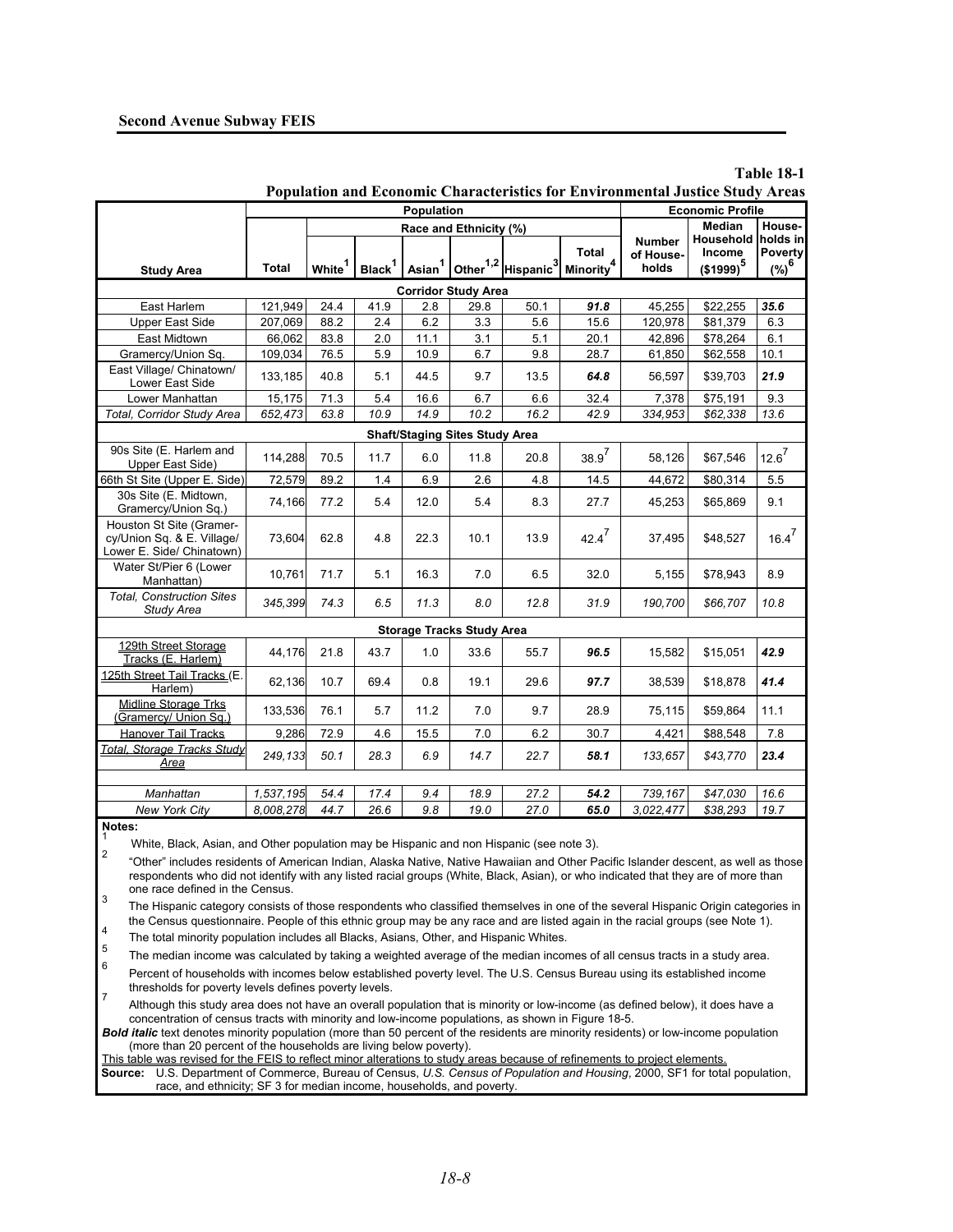### *East Harlem*

In 2000, approximately 122,000 people lived in the East Harlem neighborhood zone, according to the 2000 Census. As shown in Table 18-1 and illustrated in Figure 18-4, the population of East Harlem is overwhelmingly minority (92 percent). Almost half the population of East Harlem is Hispanic, and some 42 percent of the residents of East Harlem are African-American. (As noted earlier, Hispanic residents can be any race, so some of the African-American residents in East Harlem are also Hispanic.) The percentage of people who consider themselves "other" is also relatively high (30 percent). East Harlem is also a low-income community, with 36 percent of its households living in poverty. As shown in Figure 18-4, all but two of the census tracts in the East Harlem neighborhood zone have minority and low-income populations. Consequently, all of the census tracts in the East Harlem zone, and the zone as a whole, are considered populations of concern for purposes of analyzing environmental justice.

East Harlem is an area where residents have higher rates of asthma hospitalizations than elsewhere in New York City—approximately 3,000 hospitalizations per 100,000 persons. The reasons for local disparities in asthma are not known, but may be due to differences in economic status and ethnicity; exposure to different asthma triggers; or access to medical care.

# *Upper East Side*

The Upper East Side neighborhood zone contains an estimated 207,100 people. As indicated in Table 18-1, this neighborhood is not a minority or low-income area, with 16 percent of the neighborhood constituting minority residents and 6 percent of households living in poverty. None of the individual census tracts on the Upper East Side are minority or low-income areas.

#### *East Midtown*

The East Midtown neighborhood zone is not a minority or low-income area as illustrated in Table 18-1, and none of the individual census tracts in neighborhood zone are minority or lowincome areas. In 2000, 20 percent of this area's estimated 66,000 residents were members of minority groups, and a very small percentage (6 percent) lived below the poverty threshold.

#### *Gramercy Park/Union Square*

The Gramercy Park/Union Square neighborhood zone is home to an estimated 109,000 residents, based on the 2000 Census. The population of this neighborhood zone overall is neither minority nor low-income, as shown in Table 18-1. However, as shown in Figure 18-3, three census tracts in this neighborhood zone have low-income and/or minority populations. Tract 28 (between 14th and 9th Streets east of Avenue B) has a population that is 73 percent minority, with almost onethird of the households living in poverty. Tract 34 (just to the east, between First Avenue and Avenue B) is low-income, with some 21 percent of its households living in poverty. Tract 62 (east of First Avenue between 34th and 23rd Streets, and consisting of the Bellevue-NYU Medical Center hospital complex) has a population that is 54 percent minority. The great majority of the population reported in the census for this tract were people living in group quarters (e.g., dormitories, homeless shelters) rather than households. Overall, Tracts 28, 34, and 62 are considered areas with populations of concern for the evaluation of environmental justice.

#### *East Village/Lower East Side/Chinatown*

The East Village/Lower East Side/Chinatown neighborhood zone is both a minority and a lowincome community. As shown in Table 18-1, approximately 65 percent of this area's 133,200 residents are minority population. The great majority of the residents in this neighborhood (45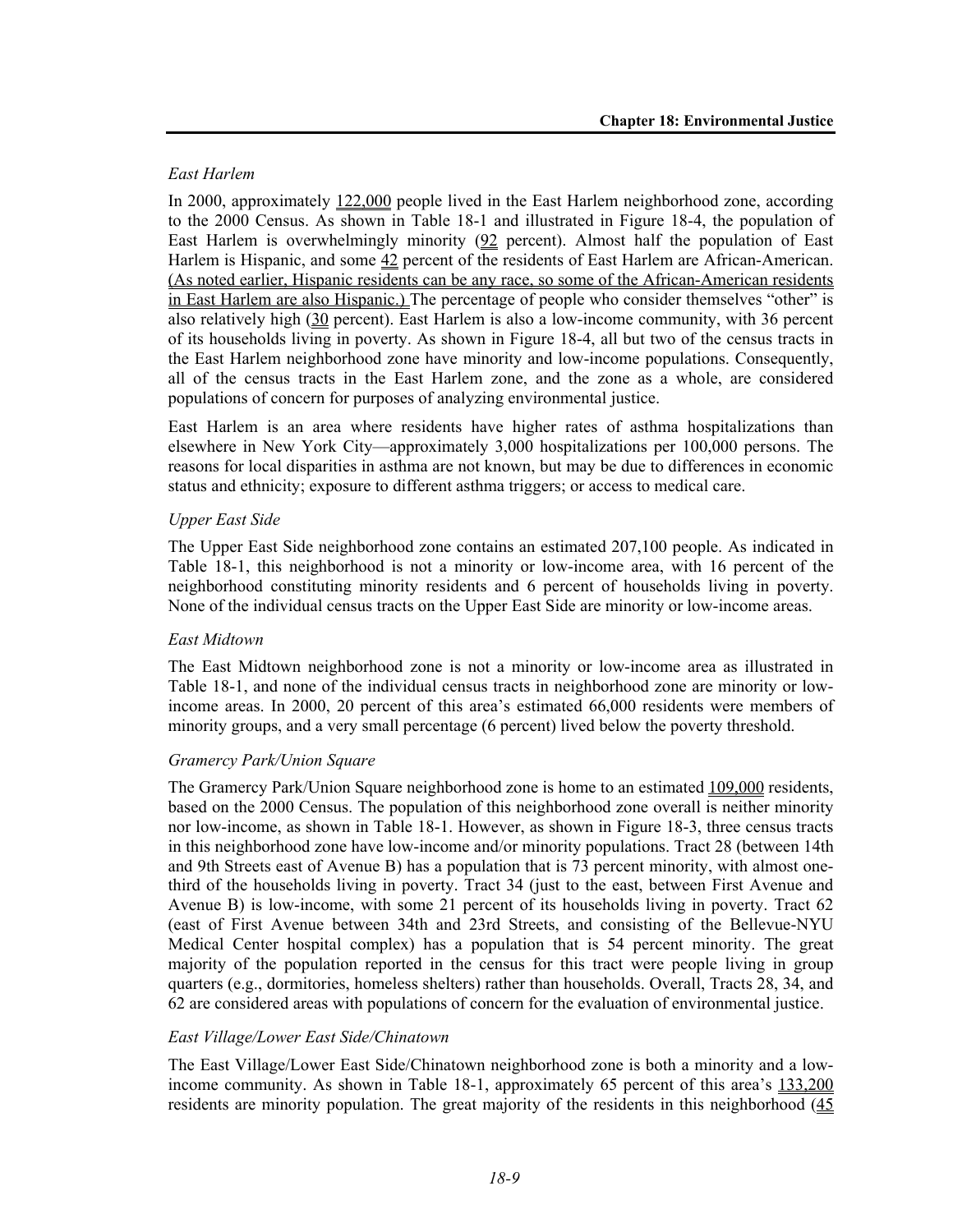percent) are Asian, and another 14 percent are Hispanic. Approximately 22 percent of the households in this neighborhood zone are living in poverty. As shown in Figure 18-3, when considered individually, many of the census tracts in the East Village/Lower East Side/ Chinatown are minority and low-income areas. Almost all of the tracts south of Houston Street and east of Avenue B are minority and low-income areas. Most of these areas have a predominantly Asian population, while others have large numbers of Hispanic residents as well. In two tracts, Tracts 43 and 45, the population is not more than 50 percent minority, but the proportion of Asian residents (31 and 23 percent, respectively) is much higher than the Manhattan level of 9 percent. Most of the same census tracts also have high proportions of lowincome residents, as shown in Figure 18-3. Overall, almost all of the census tracts in this neighborhood have populations of concern for environmental justice.

#### *Lower Manhattan*

Lower Manhattan's small but growing residential population (which increased by 80 percent between 1990 and 2000) is not a minority or low-income population. As shown in Table 18-1, approximately 32 percent of the 15,175 residents in this neighborhood are minority population and some 9 percent of the households are below the poverty level. As shown in the graphics, only one of the individual census tracts in Lower Manhattan is minority or low-income areas: Tract 319, with a total of 332 residents, has some 23.5 percent of its households living in poverty. Tract 319 consists of Battery Park City and the area along the East River waterfront, so this population most likely consists of transients. In addition, although not minority tracts, two tracts, Tracts 7 and 15.01, do have substantially higher proportions of Asian residents (23 and 21 percent, respectively) than the Manhattan level of 9 percent.

# *SHAFTS/STAGING SITES/STUDY AREA*

The study area for the additional sites needed to construct or operate the project but that would not provide passenger services is shown in Figure 18-2. As shown in Table 18-1, overall, the combined construction study area (i.e., the total of each of the ½-mile zones defined for each of the construction sites) has an estimated 345,400 residents, with a total minority population of 32 percent. Approximately 11 percent of the households in the combined study area are living in poverty. The characteristics of the population in the study areas for each of the five proposed shaft/staging construction locations are described below. Figure 18-5 shows the census tracts where minority populations and/or low-income populations are located.

#### *90s Construction Zone (East Harlem and Upper East Side)*

The ½-mile study area for the construction zones for the 96th Street staging area and 91st Street shaft site is located half in East Harlem and half in the Upper East Side neighborhood zone. As shown in Table 18-1, this study area overall encompasses an estimated  $114,300$  residents. When considered as a whole, this study area is not a minority or low-income area. Approximately 39 percent of the area's residents are minority population and 13 percent are living in poverty. However, as illustrated in Figure 18-5, all but two of the census tracts north of 96th Street are minority and low-income areas. Consequently, approximately half of the 96th Street study area consists of populations of concern for environmental justice.

#### *66th Street Shaft Site and Staging Area (Upper East Side)*

The 66th Street shaft site and staging area, located on East 66th Street between Second and Third Avenues, is in the Upper East Side neighborhood. As shown in the table and graphics, the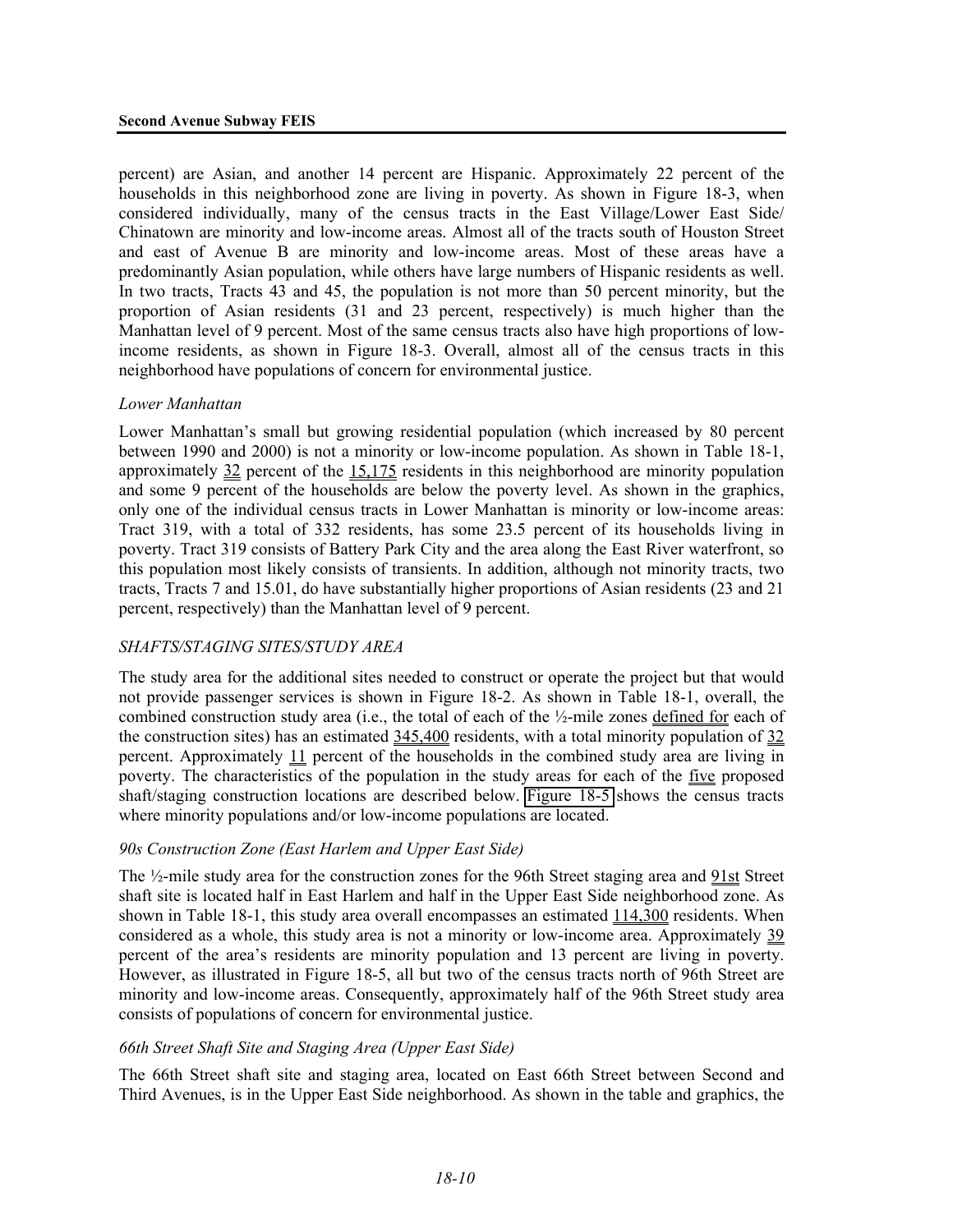$\frac{1}{2}$ -mile study area around this site is not a minority or low-income area and does not include any individual tracts that are minority or low-income areas.

#### *30s Vicinity Shaft Site and Staging Area (East Midtown and Gramercy Park/Union Square)*

As shown in Table 18-1, the  $\frac{1}{2}$ -mile study area around the 30s construction site is not a minority or low-income area. The study area includes one census tract that is a minority area, Tract 62, which encompasses the institutional housing (dormitories and homeless shelter) at Bellevue Hospital and NYU Medical Center.

### *Houston Street Vicinity Shaft Site and Staging Area (Gramercy Park/Union Square and East Village/Lower East Side/Chinatown)*

The ½-mile study area around the East Houston Street vicinity shaft site does not constitute a minority or low-income area. As shown in Table 18-1, 42 percent of these residents are members of minority groups and 16 percent of the households in this area are living in poverty. As shown in Figure 18-5, the southeastern portion of the study area consists of census tracts with minority and low-income populations. These tracts are located predominantly south of Houston Street and east of Avenue B.

#### *Water Street/Pier 6 Shaft Site and Staging Area (Lower Manhattan)*

The ½-mile study area for the construction activities at the southern terminus of the project alignment includes most of the Lower Manhattan neighborhood zone and is home to some 10,800 residents. As discussed above, earlier in this chapter, this is not a minority or low-income area. When considered individually, one of the census tracts in the Water Street study area (Tract 319) has a low-income population. In addition, two of the tracts, although not minority tracts, have larger proportions of Asian residents than does Manhattan as a whole.

#### *STORAGE TRACKS STUDY AREA*

#### *129th Street Storage Tracks (East Harlem)*

The study area for the 129th Street underground storage tracks is located entirely in the East Harlem neighborhood. As shown in Table 18-1, this study area has an estimated population of 44,176 residents, and is a minority and low-income neighborhood. This study area has a minority population of 97 percent, and 43 percent of the households are living in poverty. As shown in Figure 18-6, the ½-mile study area for the 129th Street underground train storage tracks encompasses 12 census tracts, all of which are minority and low-income in character.

#### *125th Street Tail Tracks (East Harlem)*

The study area for the underground storage tracks beneath 125th Street is located entirely in the East Harlem neighborhood. It is similar to the study area affected by the 125th Street Station, except that it extends farther to the west, because the tail tracks would be west of the station. As shown in Table 18-1, this study area has an estimated population of 62,100 residents, and is entirely minority and low-income in character.

#### *Midline Storage Tracks Study Area (Gramercy Park/Union Square)*

As shown in Table 18-1, the  $\frac{1}{2}$ -mile study area around the proposed underground storage tracks between approximately 21st and 9th Streets is not a minority or low-income area. This study area encompasses six individual tracts with minority and/or low-income populations. These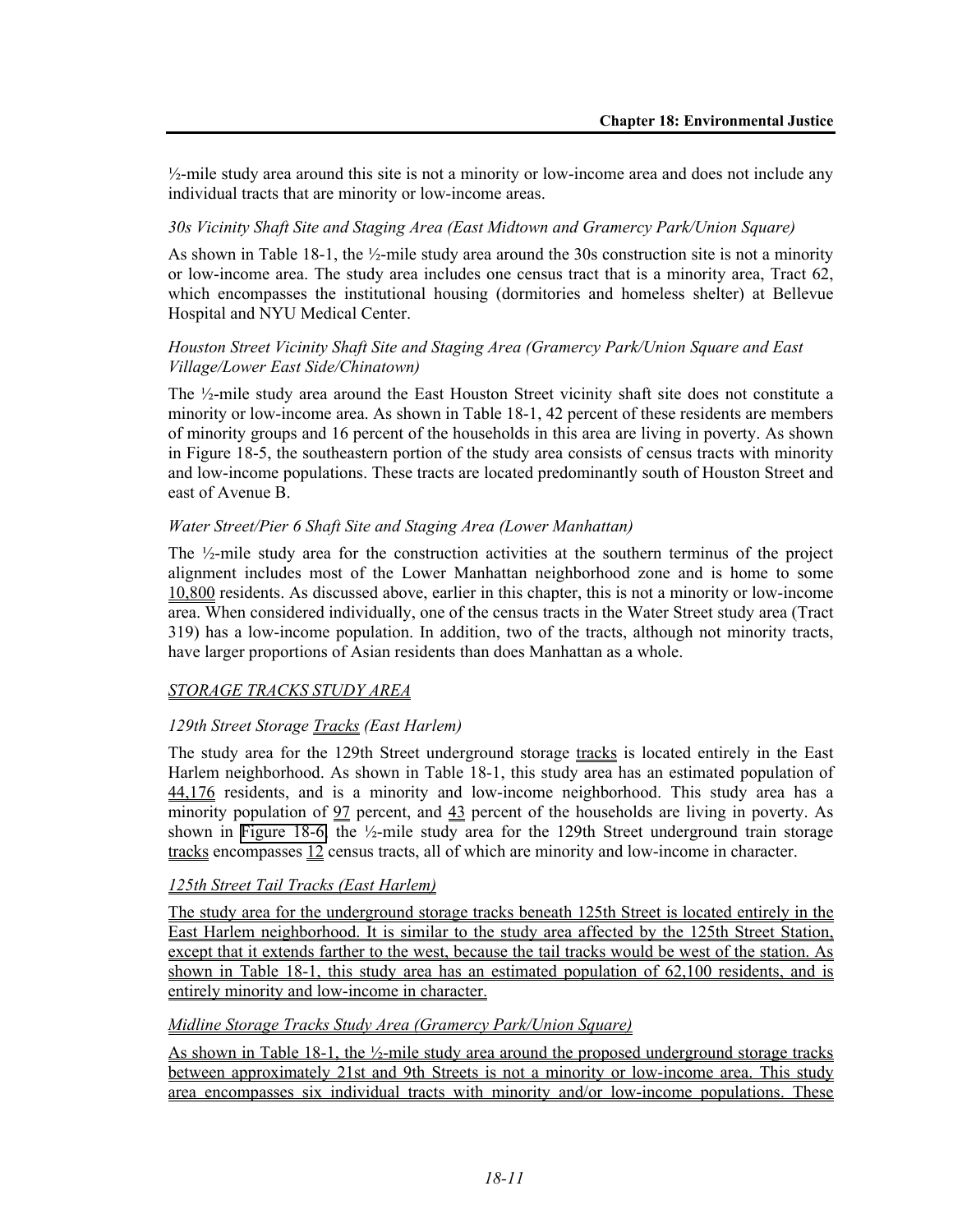#### **Second Avenue Subway FEIS**

include Tracts 28, 34, and 63, described earlier in the description of the Gramercy Park/Union Square neighborhood in the Project Corridor Study Area discussion; and Tracts 30.02, 36.01, and 36.02, located immediately south of Houston Street at the edge of the midtown storage tracks study area. Two of these tracts have low-income populations and the population of the third is both low-income and minority (Asian and Hispanic).

# *Hanover Square Tail Tracks (Lower Manhattan)*

The  $\frac{1}{2}$ -mile study area for the construction activities associated with the underground storage tracks in this area is the same as that for the Water Street/Pier 6 activities described above.

## *PUBLIC OUTREACH TO COMMUNITIES OF CONCERN*

Executive Order 12898 requires federal agencies to involve the public on project issues related to human health and the environment, and the USDOT's Final Order on Environmental Justice indicates that project sponsors should elicit public involvement opportunities, including soliciting input from affected minority and low-income populations in considering alternatives. As described in Chapter 4 of this FEIS, the Second Avenue Subway project has included a public outreach program in all community boards along the alignment, including those with predominantly low-income and minority populations. For the minority and low-income communities in East Harlem (Community Board 11) and the East Village/Lower East Side/ Chinatown (Community Board 3) that were identified in the project's environmental justice study areas (see above), the following meetings have been held:

- July 31, 2001 with Community Board 11 to discuss 116th Street Station options.
- September 4, 2001 with Community Board 11's Transportation Committee to discuss 116th Street Station options.
- November 7, 2001 with Community Board 3's Transportation Committee to discuss the alignment around Sara D. Roosevelt Park.
- November 15, 2001 with Community Board 3 to discuss the alignment around Sara D. Roosevelt Park.
- February 6, 2002 with Community Board 3's Second Avenue Task Force to discuss constructability issues.
- June 19, 2002 with Community Board 3's Second Avenue Task Force to discuss alignment options between Houston and Canal Streets and construction impacts.
- September 3, 2002 with Community Board 11's Transportation Committee to discuss construction impacts.
- May 20, 2003 with Community Board 3's Transportation Committee to discuss proposed station entrances, including property impacts.
- June 3, 2003 with Community Board 11's Transportation Committee to discuss proposed station entrances, including property impacts.
- June 17, 2003 with Community Board 3's Transportation Committee to discuss proposed ancillary facilities and noise mitigation.
- June 18, 2003 with Franklin Plaza Apartments to discuss 106th Street Station entrances.
- June 26, 2003 with the Regional Plan Association's East Harlem Community Link Initiative/East Harlem Second Avenue Corridor Working Group to discuss future development near Second Avenue Subway stations.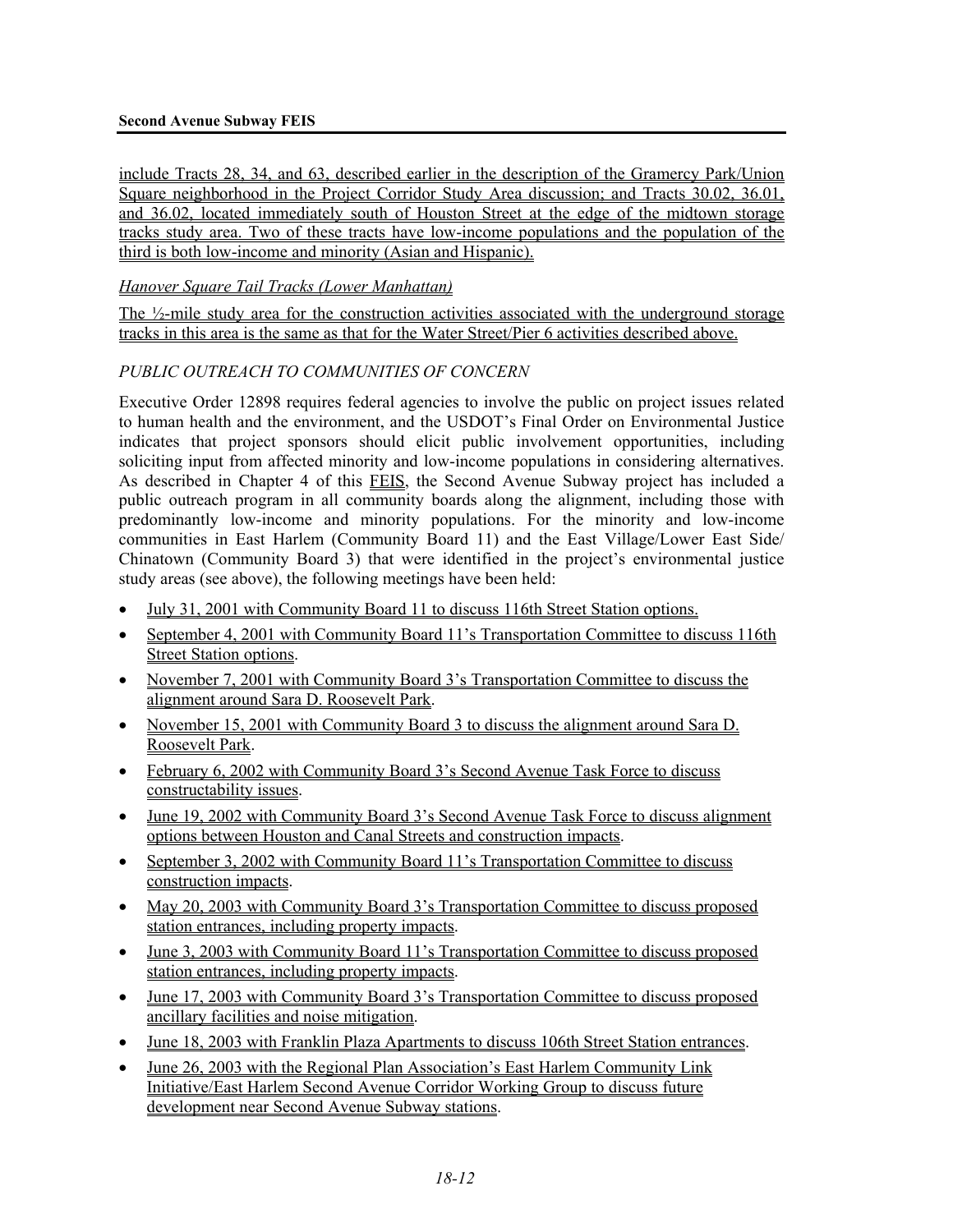• September 2, 2003 with Community Board 11's Transportation Committee to discuss proposed ancillary facilities and noise mitigation.

# **3. IDENTIFY ADVERSE EFFECTS ON POPULATIONS OF CONCERN**

Once the portions of the three study areas with low-income and minority populations were identified, the project's significant adverse impacts to those areas were considered. As noted above, census tracts with low-income and minority populations are concentrated in East Harlem and the East Village/Lower East Side/Chinatown neighborhood zones in the Project Corridor Study Area, with three additional individual census tracts in Gramercy Park/Union Square and another in Lower Manhattan. For the Shafts/Staging Sites/Study Area, portions of the study areas for the 90s site and the East Houston Street site have low-income and minority populations, although the overall study areas for those two sites do not. For the Storage Tracks Study Area, both the 129th Street storage tracks and the 125th Street tail tracks have study areas that are entirely low-income and minority.

The analysis below takes into account the proposed phasing plan for the project. As described in Chapter 3, since issuing the SDEIS, NYCT has identified a phasing plan for the project that would allow the new Second Avenue Subway to be built and operated incrementally, in four phases, as follows:

- Phase 1: 105th Street to 62nd Street, including the tunnel connection to the 63rd Street/Broadway Line;
- Phase 2: 125th Street to 105th Street;
- Phase 3: 62nd Street to Houston Street, including the 63rd Street tunnel connection to Queens for non-passenger services; and
- Phase 4: Houston Street to Hanover Square tail tracks.

The plan permits portions of the project to operate prior to completion of the entire line, with some service provided within each of the areas upon completion of that construction phase.

In general, the temporary adverse impacts during construction of new stations and the benefits that would result from operation of the project would be distributed evenly throughout the 8.5 mile-long corridor study area, an area that includes populations of concern for environmental justice as well as populations that are not of concern. The significant adverse impacts that would occur to low-income and minority populations are summarized below. These impacts would occur during construction of a particular phase, and the benefits of the project would occur upon completion of that phase.

# *PROJECT CORRIDOR STUDY AREA*

As is described throughout this **FEIS** (see Chapters 5 through 17), introduction of new subway service and new stations would bring substantial benefits to the East Side, including East Harlem and the East Village/Lower East Side/Chinatown. This benefit would occur as a result of the introduction of new transit service in neighborhoods that currently are not well-served, which particularly includes East Harlem and the East Village/Lower East Side/Chinatown. The benefit would include supporting land uses in the developing retail districts in East Harlem and the Lower East Side.

As detailed in Chapter 12, "Noise and Vibration," the analysis conducted for this FEIS concluded that the new operating subway would result in some significant adverse vibration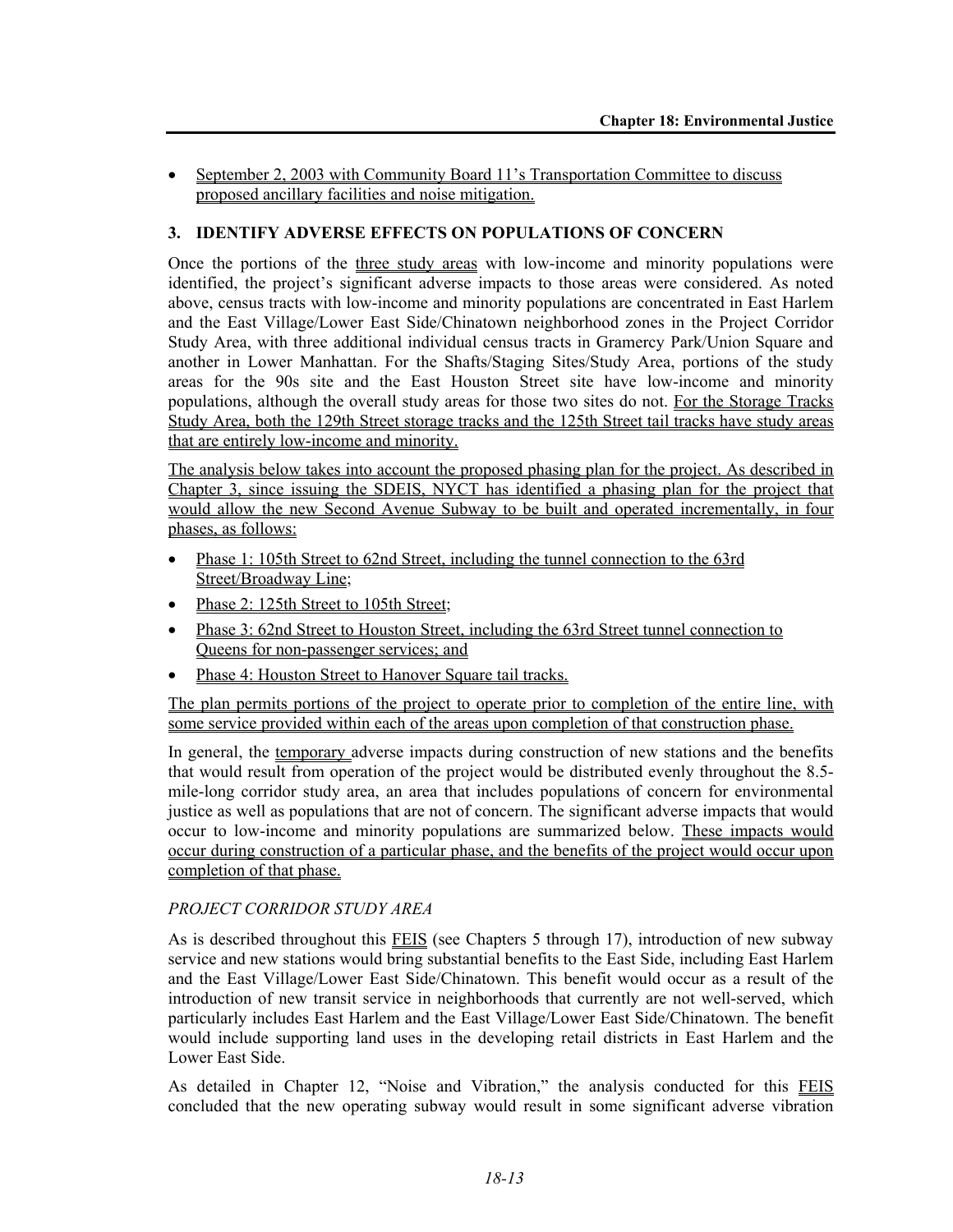<u>.</u>

impacts where crossovers are planned as well as potential ground-borne noise impacts at other locations. A small number of these locations are in tracts with populations of concern for environmental justice. Standard design features, such as special track fasteners or resiliently supported railroad ties, will be incorporated into the project to minimize vibration or groundborne noise impacts.

Although the new subway would result in great benefits, the construction activities required for the subway's stations and tunnels would result in temporary significant adverse impacts. As described later in this chapter (see the discussion under item 4, below), these impacts would be associated with the unavoidable disruptions from cut-and-cover construction activities and underground tunneling operations. The impacts that would specifically affect East Harlem and the East Village/Lower East Side/Chinatown, as well as the four other census tracts of concern, are as follows:

- Significant disruption associated with cut-and-cover construction for tunnels and stations. This could occur at all new stations, in the short portions of new tunnels to be built adjacent to the existing tunnel segments along Second Avenue, which extend from 120th to 110th Streets, and 105th to 99th Streets, and at either end of the curved tunnel that connects 125th Street to Second Avenue. A small area of cut-and-cover excavation would also be required within Sara D. Roosevelt Park in the East Village/Lower East Side/Chinatown neighborhood. The most extensive cut-and-cover construction at stations would be at those located in soft soil rather than rock. As described later in this chapter, the construction technique to be used depends on the geological conditions and depth of the tunnel alignment; in East Harlem, the tunnel would be shallow and located in soft soil, requiring use of cut-and-cover to connect to existing tunnel segments and to construct the tunnels on either side of those segments.
- Significant disruption associated with ground improvement or underpinning. This could occur at any location along the alignment. Locations that appear likely to be underpinned near low-income and minority communities include entrance and egress points for each station; alongside any station constructed by cut-and-cover construction; the Metro-North Railroad viaduct at Park Avenue and 125th Street; the alignment along 125th Street, the curve connecting 125th Street with Second Avenue; and locations near existing transit structures, particularly in the Chrystie/Grand Streets area.<sup>1</sup>
- Potential for temporary displacement of residents and businesses at certain locations along the alignment where underpinning requires temporary evacuation of buildings. The greatest such disruption would occur where the tunnel would curve beneath private property between Second Avenue and 125th Street, where residents and businesses could be displaced for up to 12 months. Other serious disruption could occur along Chrystie Street near the Grand Street Station, where construction work would impede vehicle access to businesses for up to four weeks at a time, several times during the construction period.
- Significant disruption near Grand Street, including work in Sara D. Roosevelt Park to allow construction at the existing Grand Street Station on the BD lines and major work that would affect the Grand Street Station.

<sup>1</sup> As described elsewhere in the FEIS, the Shallow Chrystie and Forsyth Street Options for construction south of Houston Street are no longer under consideration.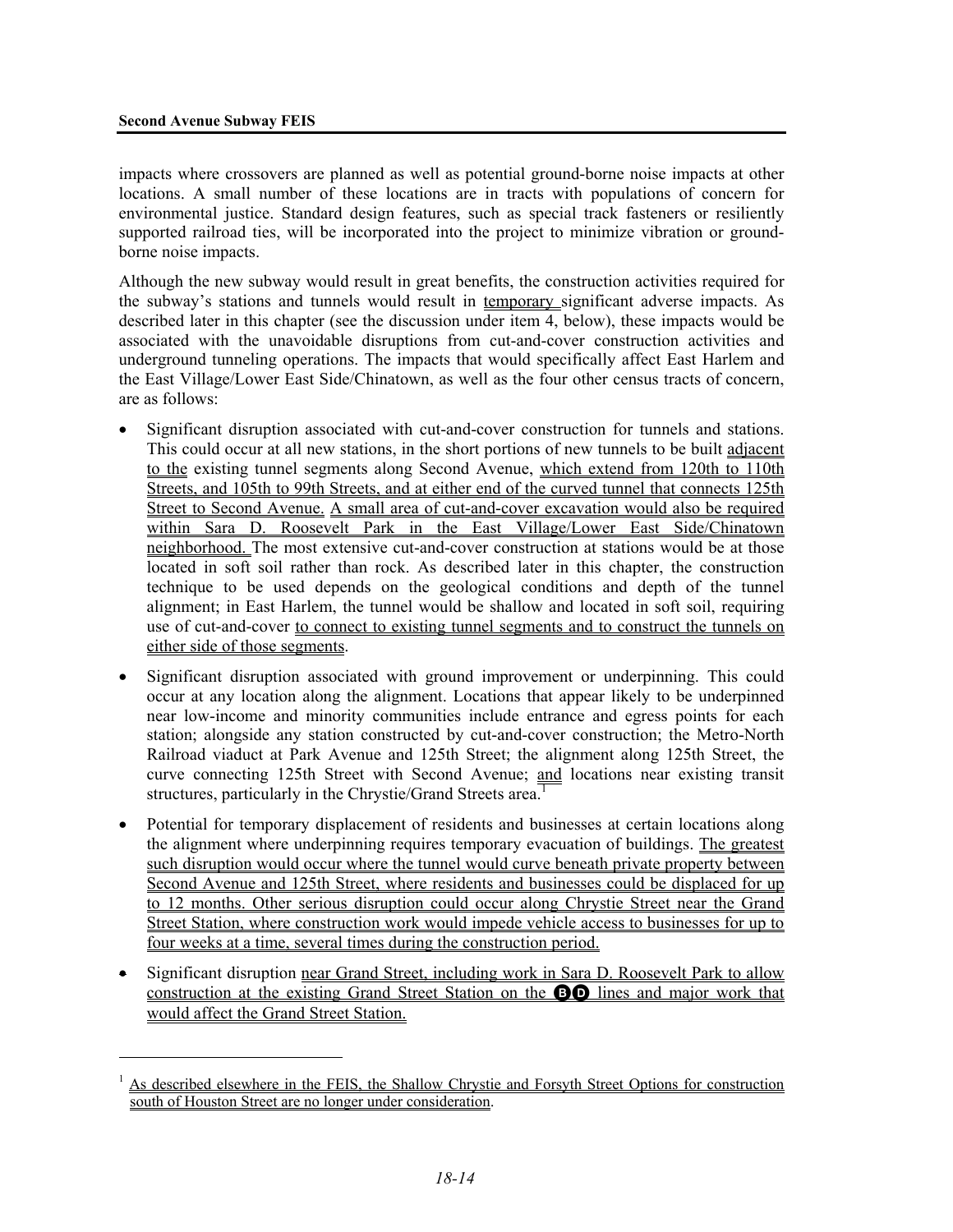- Possible permanent displacement and acquisition of private property to allow creation of offstreet entrances to the new subway station and above-ground ancillary equipment. This would occur at all of the 16 station locations.
- Temporary disruptions to service on existing subway lines on nights and weekends to accommodate construction. These disruptions would be timed to minimize disruptions, but some inconvenience would be unavoidable.

## *SHAFTS/STAGING AREAS STUDY AREA*

In addition to the significant disruption that would occur along the alignment and particularly at station locations during the project's construction, five areas would experience additional temporary construction-related disruption associated with surface activities required to support tunnel construction. Four of these sites are at station locations, to take advantage of the excavation activities that would already be occurring there and therefore minimize the total amount of disturbance. In these areas, the same population affected by station construction would also be affected by the additional construction activities proposed. The other site—the 66th Street shaft site—is not located near a station site.

Construction disruption at the various staging/shaft sites/spoils removal locations would be similar in nature to that at the station sites, but would be longer and at times more intense. Significant adverse impacts to land use and neighborhood character, economic conditions, and the visual environment could result from the construction activities at all proposed shaft site/staging area/spoils removal locations.

The significant adverse impacts that would occur at the shafts/staging areas sites that have lowincome and minority populations in their study areas are as follows. Please note that the significant adverse impacts to low-income and minority populations that were described in the SDEIS for a possible staging and barge site at 129th Street and the Harlem River have been eliminated, since this site is no longer under consideration for that use.

- 90s Construction Zone (Phase 1). The area between 99th and 91st Streets would be a major center of activity for tunnel construction to the south during Phase 1. Under all cases, a station would be constructed here between 97th and 93rd Streets, and the tunnel boring machine (TBM) would be installed and launched in this vicinity (because the 91st Street vicinity is the northernmost location along the Second Avenue alignment where the rock is at an appropriate elevation to permit TBM tunneling). Spoils would need to be removed from a shaft site in this location as the TBM tunnel work proceeded southward from approximately 91st Street. To support the TBM effort, land for staging of materials, spoils removal activities, and worker access would be required; because of the absence of alternatives, a portion of Playground 96, a public park, is proposed as a staging area to support the construction activities. This site could be used for up to  $8$  years (this represents a 2-year reduction from the maximum time for such use described in the SDEIS). The use of this park for this extended period would constitute a significant temporary open space impact on the community. Construction activities between 99th Street and 91st Street would affect populations of concern as well as others, as it is located on the boundary between two distinct neighborhoods.
- Houston Street Vicinity Site (Phase 3). Near the Houston Street Station, the rock that starts at approximately 91st Street transitions to soil, necessitating the use of a different type of mechanized TBM. This machine would either be installed or removed in the shaft that would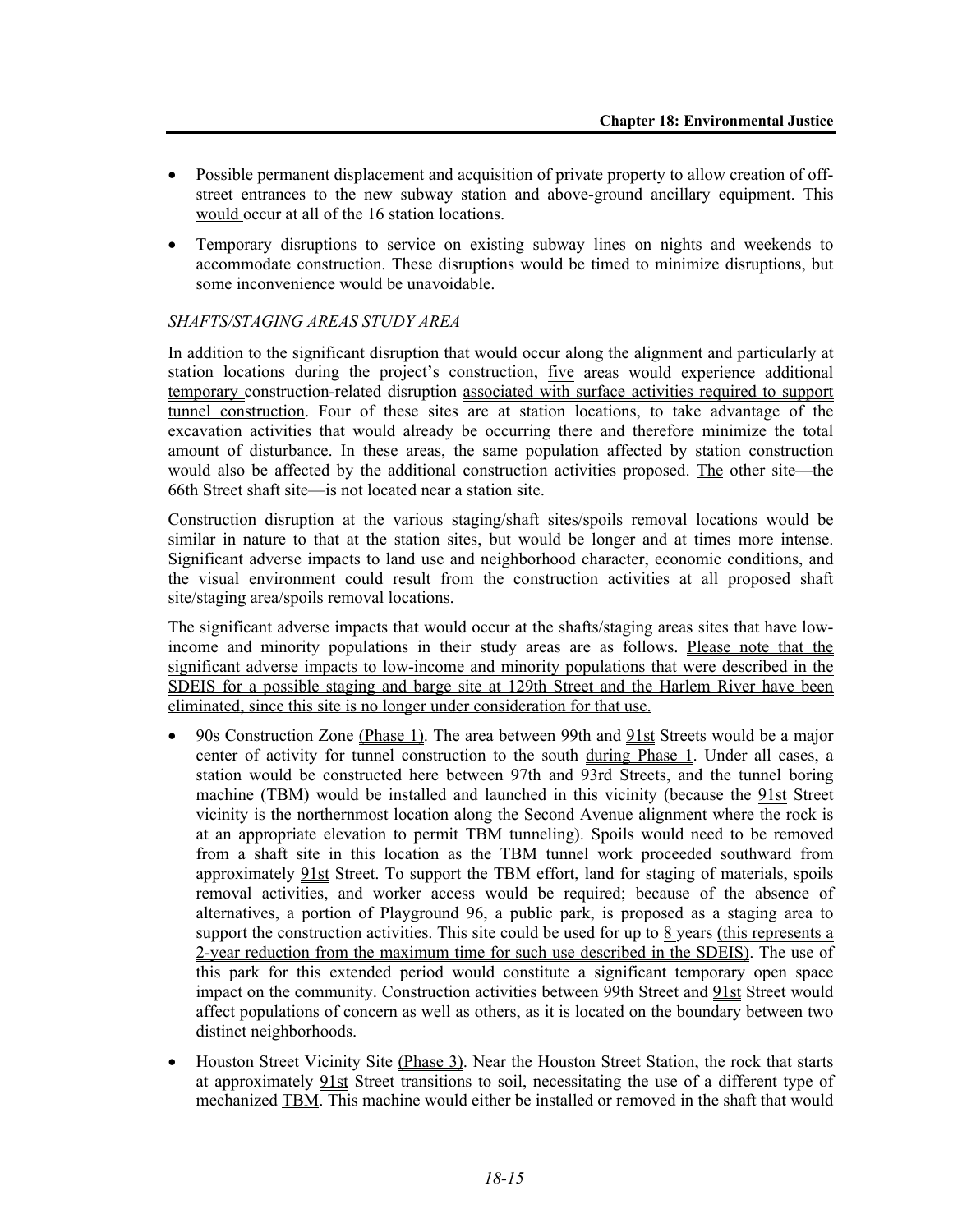be created between 4th Street and Houston Street, within the station construction area. Neighborhood character, noise, and visual impacts would result from the increased traffic, noise, congestion, dirt, and construction activities. A gas station at 1st Street and Second Avenue could potentially be displaced during construction, to create a staging area to support the extensive cut-and-cover area required in this area and work associated with the tunnel construction. Because the Houston Street area is highly congested with traffic, the additional traffic generated by shaft site activities could also be problematic. Access to a private school, which would be adjacent to the construction activities on the east side of Second Avenue between 3rd and 2nd Streets, would have to be maintained, and a noise mitigation plan developed to alleviate impacts. The Houston Street site would affect an area that overall does not have a low-income and minority population. As described earlier, many of the census tracts south of Houston Street are populations of concern for environmental justice, but those to the north are not.

#### *STORAGE TRACKS STUDY AREA*

Finally, construction of the Second Avenue Subway would also involve disruptive activities required to create new underground storage tracks at certain locations adjacent to the project route. Once these tracks are completed and the subway is in operation, no significant adverse impacts would result from the use of underground storage tracks.

Three of the potential storage yard locations—the 125th Street tail tracks, midline storage tracks, and Hanover tail tracks—would be constructed by underground mining activities and would involve very little surface disruption. The fourth location, roughly between 125th and 129th Streets, would be constructed by cut-and-cover construction in the streetbed of Second Avenue. The activities at 129th Street and 125th Street, which would affect a low-income and minority neighborhood, are as follows.

- 129th Street Storage Tracks (Phase 2). To construct these storage tracks, cut-and-cover construction techniques would be required from 129th Street to approximately 122nd Street, requiring excavation from the surface before a new roof could be installed and the area restored to its existing condition. The construction work would occur within the Second Avenue streetbed. This would result in the kinds of construction impacts typical of cut-andcover activities needed for station construction. These include disruption to neighborhood character, noise and dust at the nearby Crack is Wack Playground and Harlem River Park, and traffic disruptions in an area between the Harlem River Drive and Triborough Bridge. Please note that the project has been refined as a result of ongoing engineering since issuance of the SDEIS, and Crack is Wack Playground would no longer be directly used by the project's construction.
- 125th Street Tail Tracks (Phase 2). Construction of these new tail tracks would be accomplished using a TBM. A shaft would be created within 125th Street, west of Fifth Avenue, to remove the machinery, and spoils would be removed from the area of the 125th Street Station. At the surface, construction activities associated with the tail tracks would be limited to removal of spoils and delivery of materials for the tunnel, in effect lengthening the spoils removal phase of the 125th Street Station construction.

Other construction activities nearby, including cut-and-cover work, ground improvement, and other protective measures that could be required on 125th Street in association with the new station, could result in relatively extensive disruption in this portion of East Harlem for a number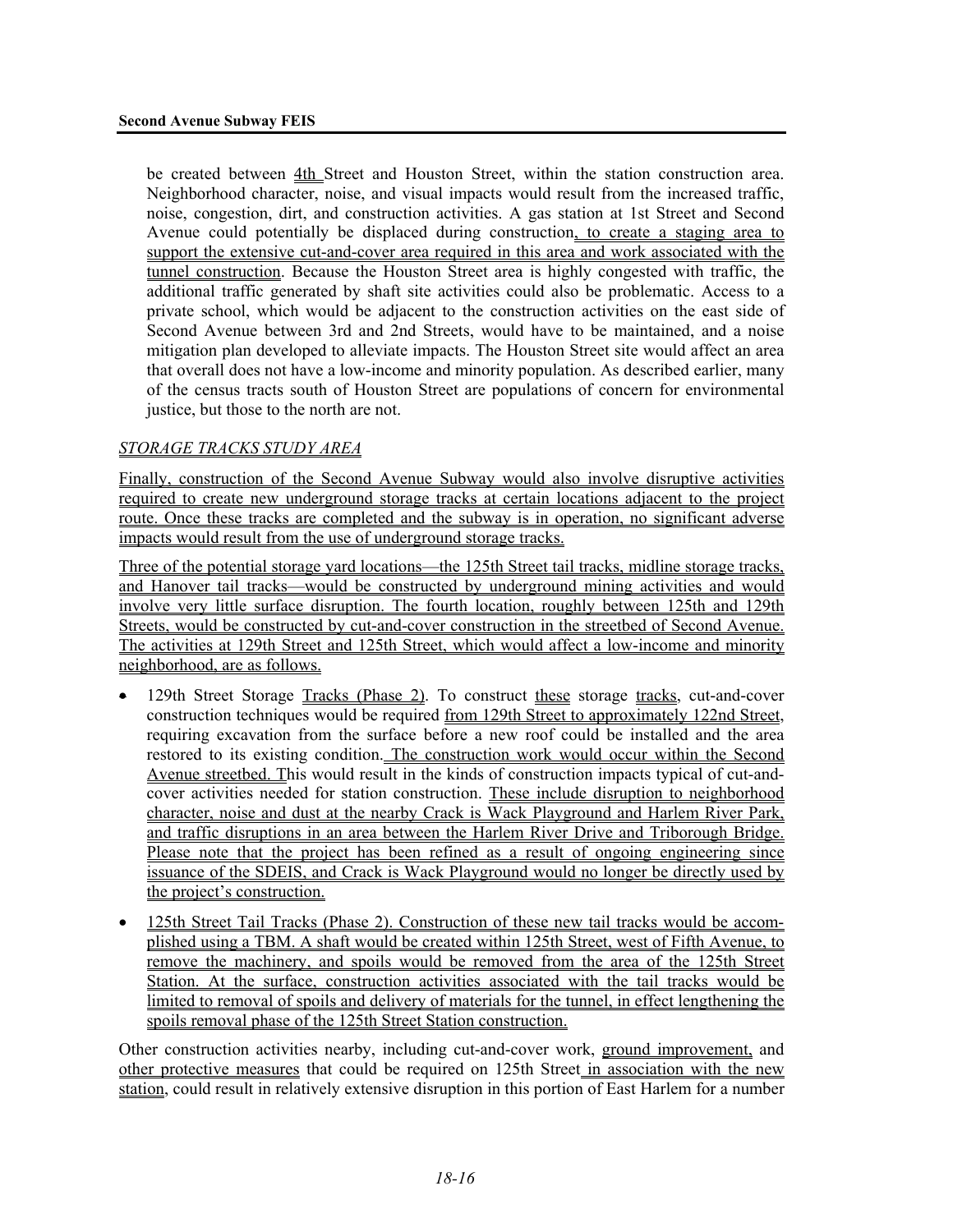of years. The potential for cumulative impacts from the combination of the Second Avenue Subway and other projects is discussed in Chapter 19.

# **4. EVALUATE THE PROJECT'S OVERALL EFFECTS**

The project's significant adverse impacts on low-income and minority populations, identified in Step 3, were then compared with the significant adverse impacts that would occur to the general population using the analyses presented in Chapters 5 through 17 of this FEIS. This allowed a determination of whether the significant adverse impacts that would affect low-income and minority populations would be disproportionate (see section E, below).

# *PROJECT CORRIDOR STUDY AREA*

As noted above, the Second Avenue Subway would bring benefits to low-income and minority communities, but its construction would result in significant adverse impacts. These same benefits and impacts would accrue to the entire population of the Project Corridor Study Area. In general, the benefits that would result from operation of the project and the adverse impacts during construction would be distributed evenly throughout the 8.5-mile-long corridor study area, an area that includes populations of concern as well as populations that are not of concern. These benefits and impacts are as follows.

The Second Avenue Subway would result in significant overall benefits to transportation service in the project corridor and on the East Side of Manhattan. It would also support the land use and economic conditions present in the study area by making access more convenient throughout the area. New stations would be created in every neighborhood, providing access to substantial new service for all. The greatest benefit to local land use patterns would be likely in the less densely developed neighborhoods in the Project Corridor Study Area—East Harlem and East Village/ Lower East Side/Chinatown. Except at one area on the Upper East Side and one in East Midtown, stations would generally be distributed evenly, with a distance of up to 11 blocks between station entrances. In addition to the analysis in Chapters 5 through 17 of this FEIS, Chapter 19, "Indirect and Cumulative Impacts," describes the potential for cumulative impacts from the combination of the Second Avenue Subway and other projects.

Once operational, the new subway would incorporate mitigation measures to avoid some significant adverse vibration impacts where crossovers are planned as well as potential groundborne noise impacts predicted from the operating subway (these are described in more detail in Chapter 12). Operation of the new subway has the potential for vibration and ground-borne noise at levels exceeding FTA's impact criteria at locations throughout the project alignment, but standard design solutions to mitigate these impacts would be incorporated into the project at all locations where significant vibration and ground-borne noise impacts are predicted. The groundborne noise impacts are concentrated in the areas where the alignment would travel through rock, as opposed to soil. NYCT will be evaluating a range of mitigation options that could ameliorate this adverse impact.

As described in detail in Chapters 5 through 17 of this FEIS, while the new subway would provide a substantial benefit once it is operational, its construction would result in a number of temporary significant adverse impacts. These are as follows:

• Significant disruption associated with cut-and cover construction for stations. Construction activities would result in unavoidable increases in traffic, truck movements, dust and other particulate matter, and noise and vibration in the areas nearby. The associated disruptions to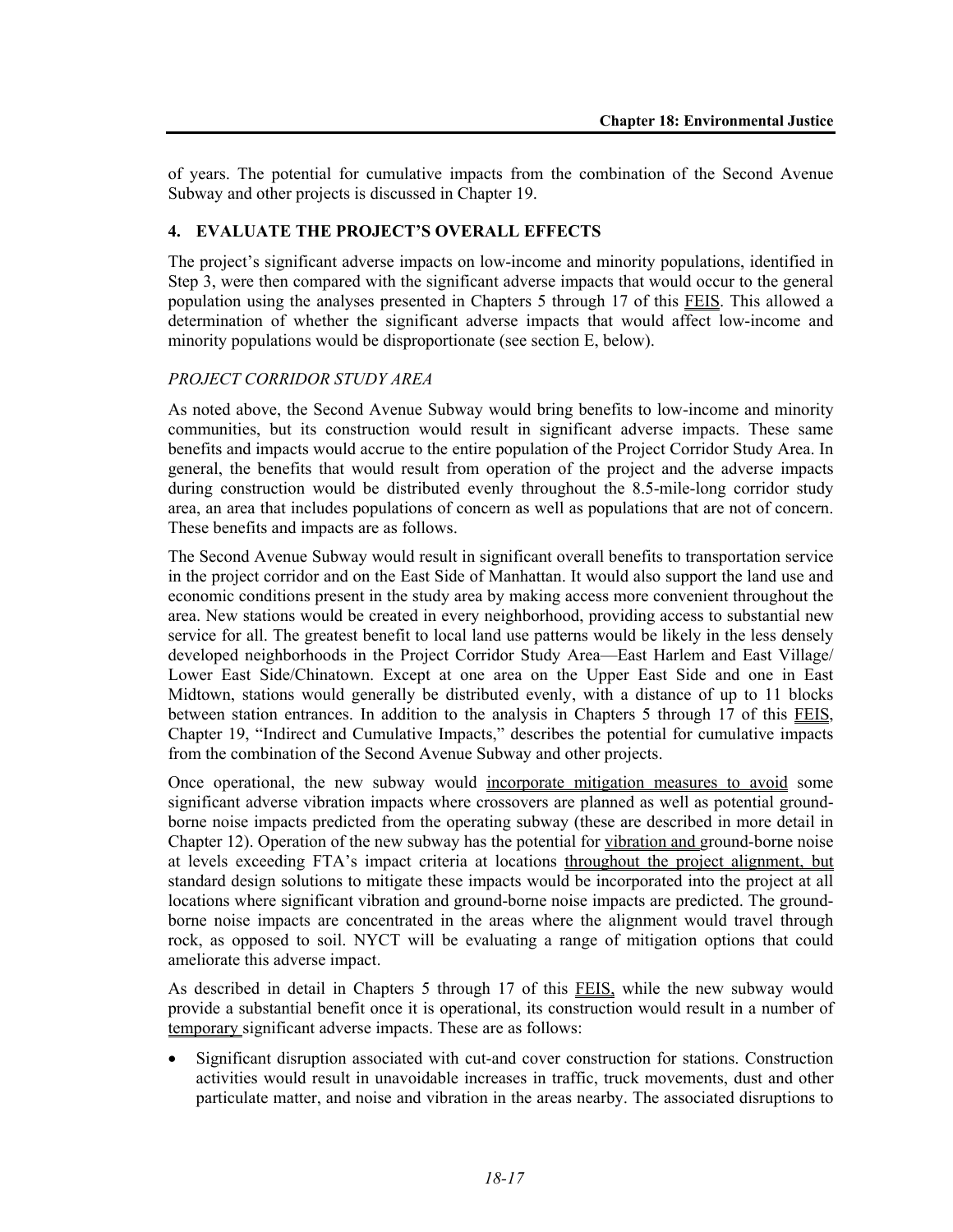access and travel patterns, as well as the visual effects from barriers, construction equipment (including nighttime lighting), and activities, would adversely affect the neighborhood character and visual environment of the surrounding areas and could affect business activities during construction. As noted above in the discussion of Step 3, this disruption would occur in low-income and minority neighborhoods. It would also occur throughout the alignment, at all 16 station locations along the alignment, which are evenly distributed throughout every neighborhood and all types of populations. Overall, the impacts that would be created along the entire Second Avenue Subway corridor would be comparable at all locations where stations are proposed, and comparable mitigation would be employed in each case to minimize adverse effects.

While traffic delays and diversions would occur throughout the East Side where construction is occurring, these impacts would be greatest on the Upper East Side and in East Midtown. The worst location would be 34th Street and Second Avenue, where impacts may not be fully mitigatable because of construction constraints. This is not a neighborhood of concern for environmental justice. In addition to affecting regular traffic flows in the areas near station sites, the project's construction activities would also result in trucks traveling to and from those sites delivering materials and hauling away debris. Those trucks would most likely use the most direct route between the station site and the nearest entrance/exit from Manhattan. On the Upper East Side and in East Harlem, trucks would likely use the Triborough and Queensboro Bridges; in East Midtown and Gramercy Park/Union Square, they would travel to and from the Queens-Midtown Tunnel; farther south, they might use the Williamsburg and Manhattan Bridges. A smaller number would travel across town to a Hudson River crossing. If a barge site is established near Water Street in Lower Manhattan, many trucks from operations south of Houston Street would instead travel to that site.

- Significant disruption associated with construction of tunnels. In addition to the impacts associated with station construction, the creation of the new tunnel between stations would also result in some disruption. This would be more noticeable in the locations along the alignment where cut-and-cover construction would be required: predominantly in locations in East Harlem where the tunnel would be connected to the existing tunnel sections, which were built in soil too shallow to allow the use of a boring machine for the connections (for more information, see Chapter 3, "Description of Construction Methods and Activities"). Boring machines would be used throughout the alignment wherever possible, but several other small areas of cut-and-cover tunnel construction would nonetheless be required adjacent to stations that would be constructed using that method. Cut-and-cover construction would result in the same type of disruption as described above for station locations.
- Significant disruption associated with ground improvement or underpinning. The purpose of underpinning and other ground improvement techniques is to protect structures adjacent to construction areas from settlement or lateral movement. This could occur at locations anywhere along the project alignment. General areas where protective measures may be required include the following:
	- Entrance, egress, and ventilation points for each station;
	- Alongside any area constructed by cut-and-cover construction;
	- Locations where the Second Avenue Subway would be constructed near existing transit structures, particularly in the Lexington Avenue 125th Street Station and the Chrystie/ Grand Streets area;
	- The Metro-North Railroad viaduct at Park Avenue and 125th Street;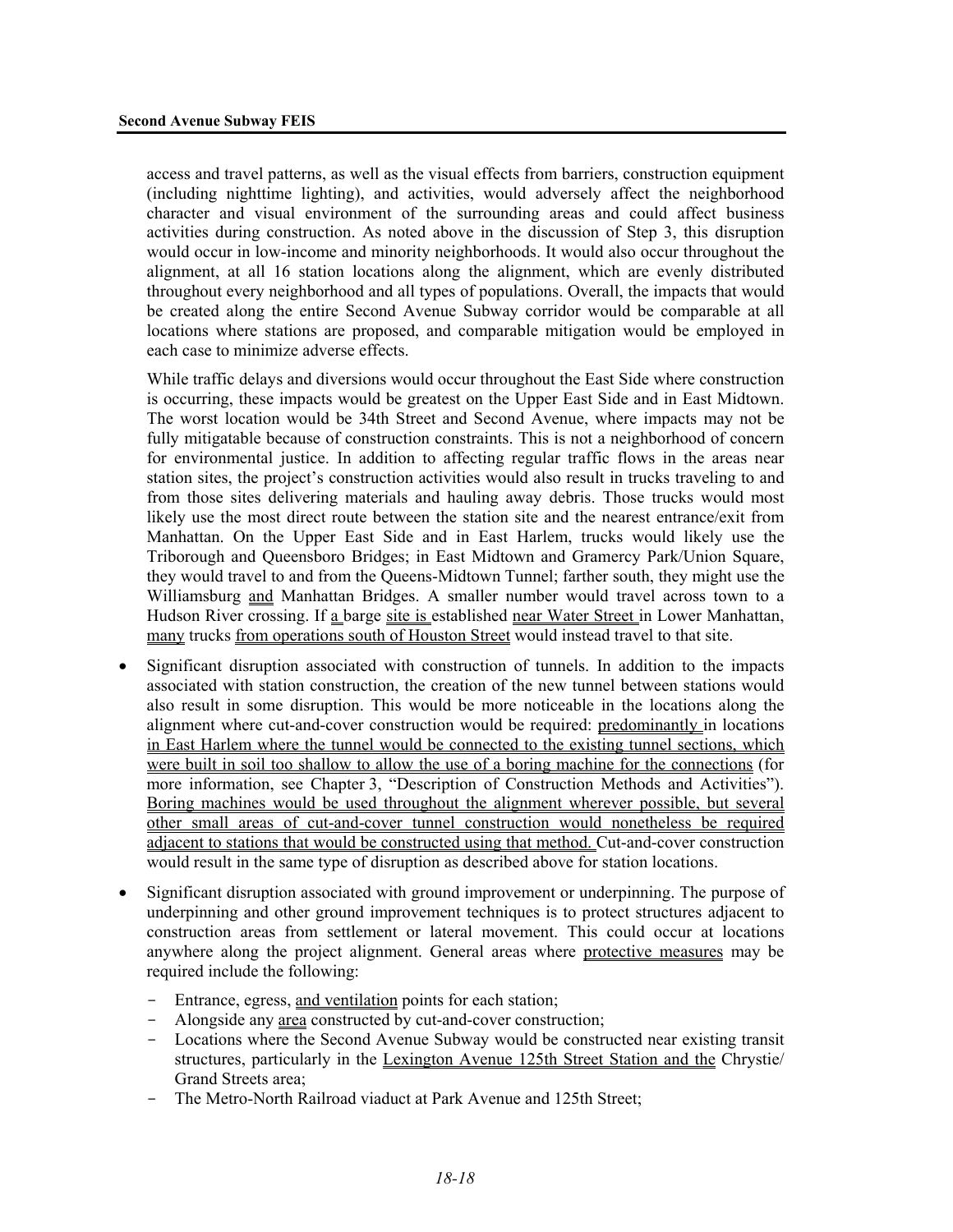- Portions of the alignment along 125th Street between Fifth and Second Avenues;
- The curve connecting 125th Street with Second Avenue and between Hester and Canal Streets, where the alignment would be partially beneath existing buildings;
- The 63rd Street curved connection tunnels near the existing bellmouths;
- Portions of the alignment between Fulton and Wall Streets; and
- Potentially beneath utilities at all cut-and-cover construction areas (alternatively, utilities could be relocated).
- Potential for temporary displacement of residents and businesses at certain locations along the alignment for safety purposes or where underpinning requires temporary evacuation of buildings (see Chapter 8, "Displacement and Relocation"). As noted earlier, long-term (up to 12 months) displacement of this nature would occur at 125th Street and Second Avenue, where the alignment would curve beneath private property. Displacement for shorter periods (up to several weeks) might also be required in other locations, although it would be avoided to the extent possible. MTA and NYCT would adhere to established laws and procedures governing relocation.
- Significant disruption of the area between Delancey and Hester Streets in the area of the Grand Street Station. This construction would require use of part of Sara D. Roosevelt Park, with loss of a number of large trees that line the park, as well as some interior trees.
- Possible permanent displacement and acquisition of private property to allow creation of offstreet entrances to the new subway station and above-ground ancillary equipment. This would occur at all 16 station locations. Thus, this impact would be distributed evenly along the alignment, in all different neighborhoods.
- Temporary disruptions to service on existing subway lines and Metro-North Railroad on nights and weekends to accommodate construction. These disruptions would be timed to minimize disruptions, but some inconvenience would be unavoidable. Disruptions to subway service would occur to the Lexington Avenue Line trains originating at 125th Street for up to 2 years; the  $\Theta$  $\Theta$ ,  $\Theta$  $\Theta$ ,  $\Theta$  $\Theta$  $\Theta$ , and  $\Theta$  $\Theta$  trains near Houston Street for 2 to 3 years; and the **QC** routes under Fulton Street for up to 2 years).
- Cumulative construction impacts. These would depend on the duration of the construction period and the extent of overlap of construction activities within each phase and between construction phases. If many areas to be constructed during a construction phase were under excavation at the same time (for example the 96th, 86th, and 72nd Street Stations during Phase 1) or if a nearby section of a subsequent phase commences prior to completion of the prior phase, there is greater potential for a cumulative neighborhood-wide or areawide deterioration of conditions (i.e., access, congestion, truck travel, noise, vibration, and visual effects). Thus, impacts would occur throughout the neighborhood zone and/or adjacent neighborhood zones at the same time. Upon completion of each phase the construction within each neighborhood zone would end and construction impacts in that area would cease, minimizing the cumulative impacts that would occur along the project corridor. With a slower construction period and less construction overlap, fewer locations would be affected at any one time, so the land use and neighborhood character impacts would be more geographically limited. However, slowing construction could elongate the overall construction disruption to the East Side and delay the ultimate benefit of having a new fulllength subway in place.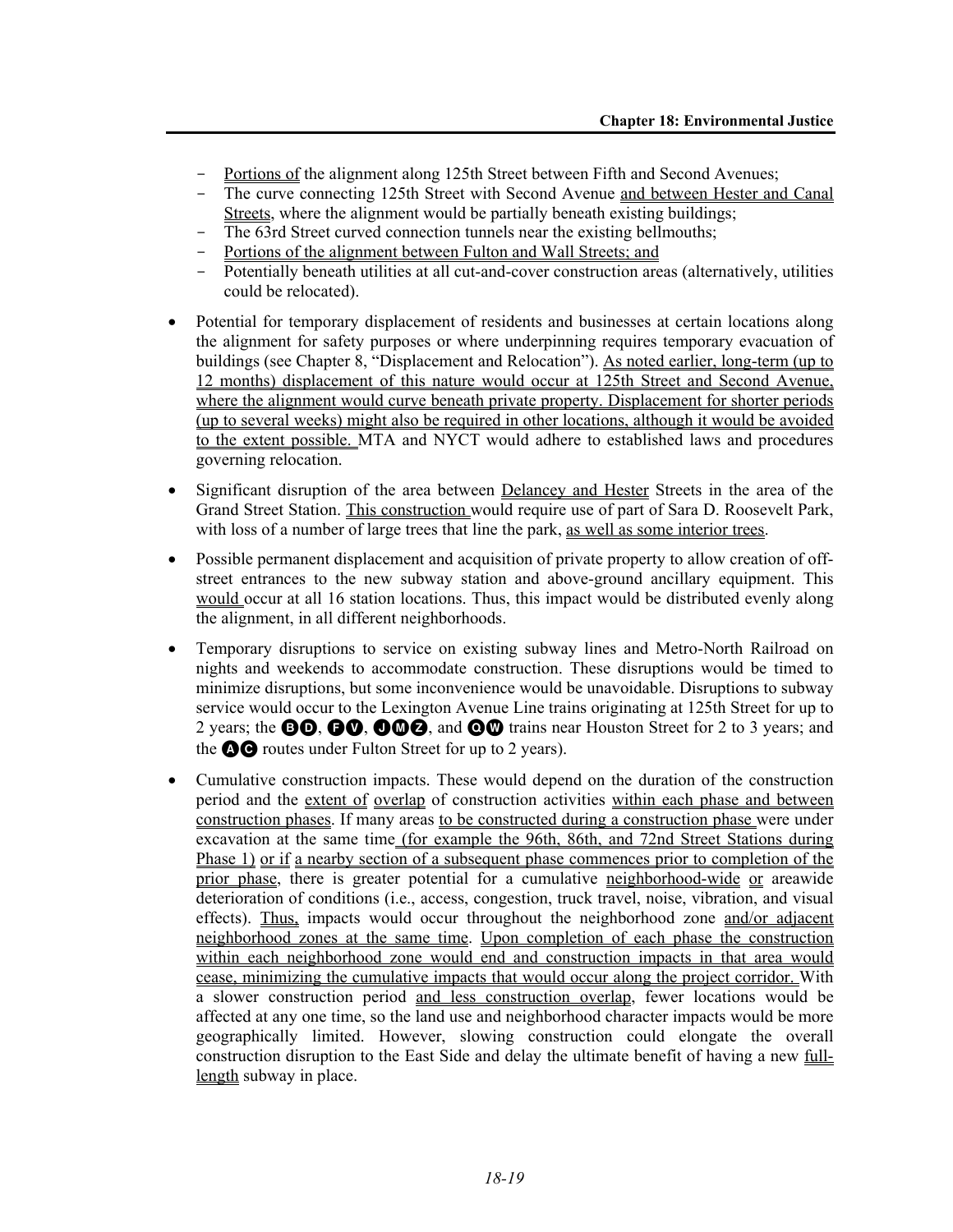<u>.</u>

### *SHAFT SITES/STAGING AREAS STUDY AREA*

Disruptive construction activities would also be required to stage and manage the construction of the project's below-ground tunnels. These staging and shaft sites would be developed at key locations along the project alignment, such as at locations where the depth of bedrock requires a transition in tunneling techniques from soft soil to rock or vice versa, at locations where easy access to exits from the island for trucks is available, as well as a location along Lower Manhattan's waterfront where barging may be employed to limit the amount of truck traffic required during construction. Several of these staging and shaft sites would be in use for up to 8 years (this represents a 2-year reduction from the maximum time for such use described in the SDEIS).

An investigation was undertaken to identify potential shaft sites and staging areas that might be used for the subway's construction. This investigation is described in detail in the "Final Section 4(f) Evaluation and Section 6(f) Evaluation" included at the end of the main volume of this FEIS. Overall, given the potential for adverse environmental and community impacts at shaft sites and staging areas, identifying sites removed from residences, businesses, and community facilities was a key initial priority. However, despite extensive research, given Manhattan's overall density, finding sites that would not create any environmental impacts or neighborhood disturbance proved to be impossible. Consequently, the investigation team instead focused on finding sites that would create the least disruptive environmental impacts and then explored construction methodologies that would take advantage of the various sites. Generally, the process for identifying potential sites involved listing those sites that appeared potentially viable (i.e., underdeveloped) and then considering a variety of screening factors to choose the best sites.

Construction disruption at the various staging/shaft sites/spoils removal locations would be similar in nature to that at the station sites, but would be longer and at times more intense. Temporary significant adverse impacts to land use and neighborhood character, economic conditions, and the visual environment could result from the construction activities at all proposed shaft site/staging area/spoils removal locations.

Impacts associated with use of the 90s site and Houston Street site (which both have low-income and minority populations in portions of their study areas) are described earlier in this chapter. In addition to those two sites, three additional shaft/staging sites are also being considered, as follows.

- 66th Street Site (Phase 1). While disruptive, spoils removal activities on 66th Street between Second and Third Avenues would be less intense than at the other sites under consideration, because of the shorter duration (approximately  $up$  to 4 years)<sup>1</sup> and fewer trucks that would be required to construct the curves connecting to the 63rd Street Line in this area.
- 30s Vicinity Site (Phase 3). Two potential shaft site and staging areas have been identified in the vicinity of the 34th Street Station, where cut-and-cover construction would be required under any circumstance. A shaft site would also be needed in this area because the soil condition is such that the tunnel elevation needs to be shallow to avoid the existing Amtrak tunnels, resulting in a required cut-and-cover excavation at this location in any case. Further, placing a shaft site in this area reduces the amount of truck traffic on Manhattan streets,

<sup>1</sup> As a result of project refinements made during continuing engineering, the length of time for using the shaft site would increase from the two years described in the SDEIS.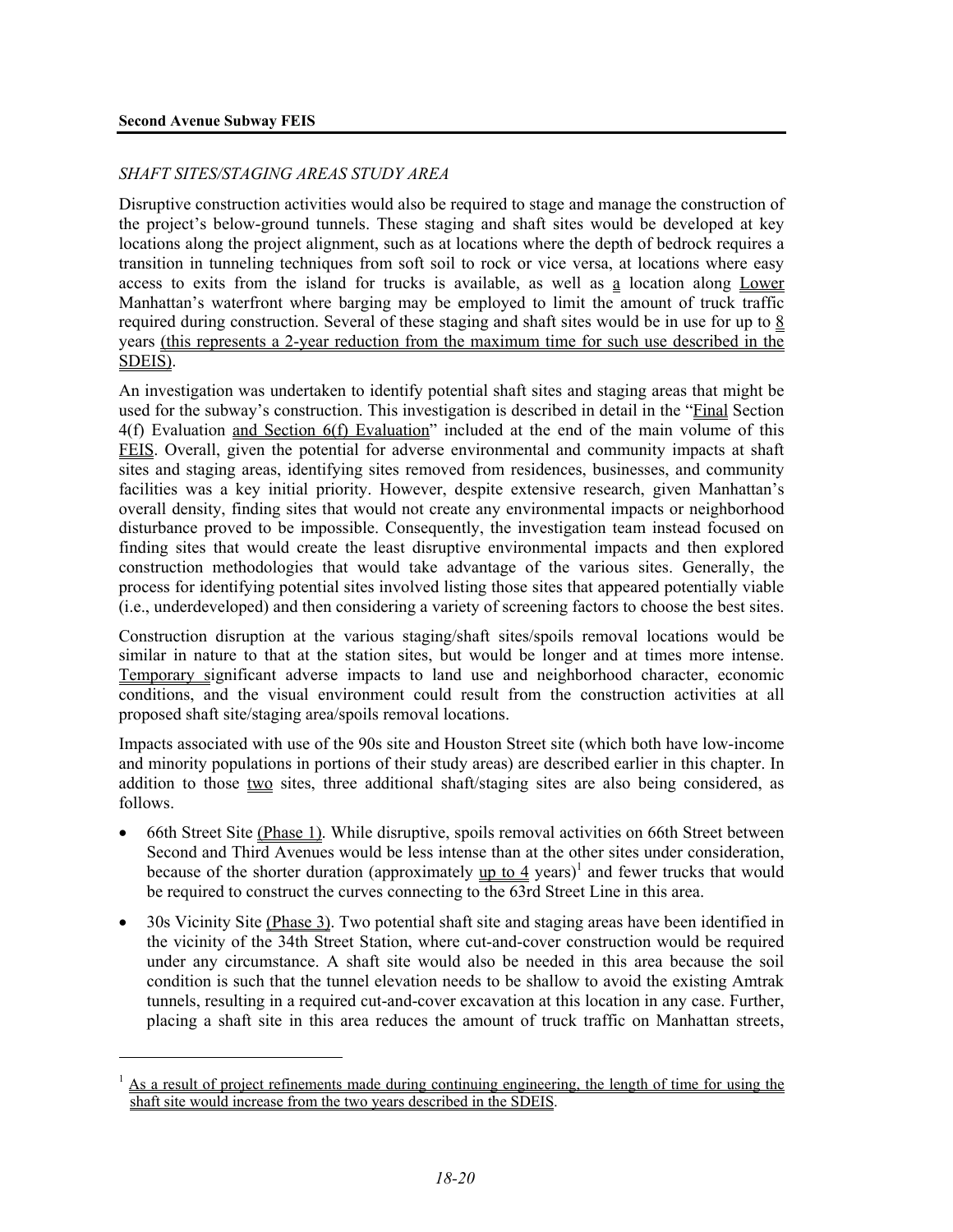since trucks from this activity site could easily access the Queens-Midtown Tunnel without affecting local streets.

The proposed activities would occupy both the western portion of St. Vartan Park and the service road in front of Kips Bay Plaza between 33rd and 32nd Streets for up to 8 years (a reduction of up to 2 years from what was described in the SDEIS.) Part of the sidewalk adjacent to Kips Bay Plaza, as well as part of the 33rd Street roadbed, could be used. Both shaft site operations and the proposed station construction would result in temporary neighborhood character impacts in the surrounding residential area, because the activities would not be compatible with the existing largely residential neighborhood. The 34th Street area already has very high traffic volumes because of the Queens-Midtown Tunnel; therefore, the introduction of more vehicles in this area during station construction would exacerbate existing congestion problems, creating significant adverse impacts that may not be fully mitigatable. However, as noted above, by using the Queens-Midtown Tunnel to remove spoils, traffic volumes on local streets could be minimized.

• Water Street Site (Phase 4). At Water Street and Coenties Slip (near Wall Street) in Lower Manhattan, a TBM could be launched heading north, and a spoils removal site or sites could also be located within this study area. Depending on the shaft site used, spoils could either be trucked to Pier 6 or conveyed to a shaft site on Water Street near Coenties Slip. Once at this shaft site, spoils would be loaded onto trucks or a conveyor and transported to Pier 6 down Gouverneur Lane or Old Slip, or trucked directly to the Brooklyn-Battery Tunnel. Additional cut-and-cover construction could occur along Gouverneur Lane or Old Slip if an underground conveyor is used to transport spoils to Pier 6. The barging facility proposed in the vicinity of Pier 6 would be used to transfer spoils.

#### *STORAGE TRACKS STUDY AREA*

Construction of three of the potential underground train storage facilities would involve minimal disruption in the surrounding neighborhood. The 125th Street tail tracks and Hanover Square tail tracks would be constructed via TBM, with excavated material being removed from the nearest station excavation site. The midline storage tracks would require small areas of blasting and otherwise would be built via TBM. This construction would require careful coordination with the nearby New York Eye and Ear Infirmary, to avoid significant adverse vibration impacts to activities within the hospital. The fourth storage tracks area—the 129th Street storage tracks in East Harlem—would require disruptive cut-and-cover activities in a low-income and minority neighborhood. The disruption would be similar to that for other cut-and-cover tunnel segments along the alignment, which include many station locations as well as short tunnel segments.

# **E. DETERMINATION REGARDING WHETHER ADVERSE EFFECTS WOULD DISPROPORTIONATELY AFFECT POPULATIONS OF CONCERN**

As noted earlier in the discussion of methodology, the analysis of environmental justice requires an assessment of whether the project would result in any high and adverse (i.e., significant and adverse) environmental or health impacts on low-income and minority populations, and if so, a judgment of whether those impacts would disproportionately fall on those populations of concern. Following the USDOT's Final Order on Environmental Justice, effects would be disproportionate if they are significant and have an effect on minority and low-income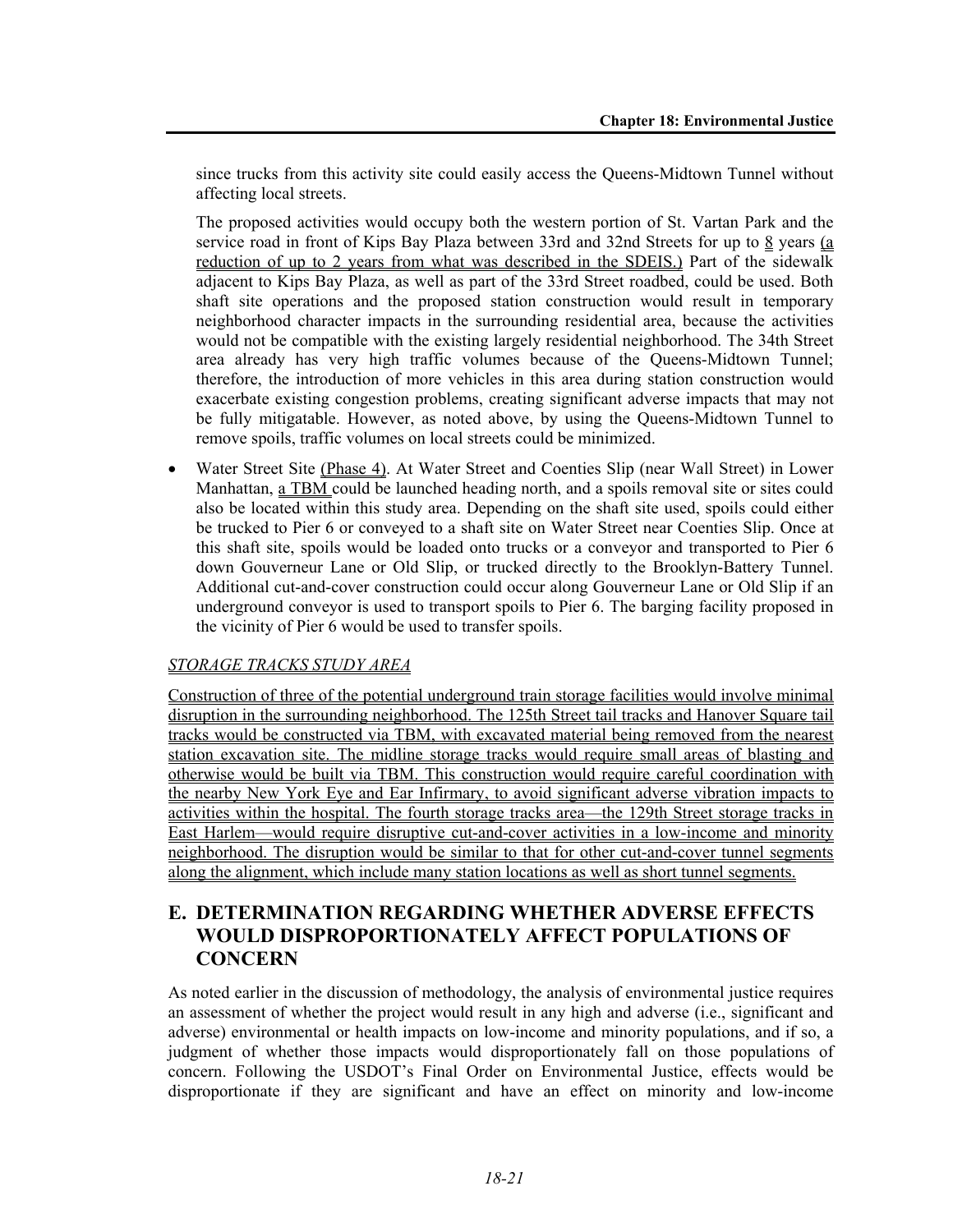populations that would be appreciably more severe or greater in magnitude than the adverse effects on the general population or other appropriate comparison group. This analysis should consider the cumulative effects of multiple hazards to the affected group.

Using the conclusions made in Steps 1 through 4 defined in Section D, a determination was made regarding whether or not the project's impacts on populations of concern would be disproportionate. This involved comparing the adverse impacts of the project throughout the study area, to determine the characteristics of the population affected by each impact. Consistent with the USDOT's guidelines for evaluating environmental justice, the evaluation included consideration of cumulative effects on populations of concern of multiple adverse effects; mitigation and enhancement measures and offsetting benefits to the affected minority and lowincome populations; and the design, comparative impacts, and relevant number of similar system elements in non-minority and non-low-income neighborhoods. The conclusions of this evaluation are described below. For any disproportionate effects identified, Section F below describes possible measures to mitigate or avoid these adverse effects on low-income and minority populations.

## *PROJECT CORRIDOR STUDY AREA*

Overall, the adverse effects and benefits along the corridor study area associated with construction and then operation of the new subway stations and alignment would affect a wide variety of people, with no disproportionate adverse effect to low-income or minority populations. The transportation benefits would accrue to all residents of the East Side, as would the associated benefits to land use and economic conditions.

As described earlier, the construction technique to be used depends on the geological conditions and depth of the tunnel alignment, but the 8.5-mile-long project alignment includes a variety of geological conditions as well as a mix of population groups in the surrounding study area. Construction impacts would be distributed evenly throughout the corridor, and would not disproportionately affect low-income or minority populations. Cut-and-cover construction activities for the new tunnel would occur predominantly in East Harlem, a low-income and minority community, because of the presence of and need to connect existing tunnels in that area. All neighborhoods would experience cut-and-cover construction activities for new stations, with greater impact occurring in areas where rock is too deep to allow mined stations (generally north of 91st Street and from 4th Street to the Brooklyn Bridge). At all locations where new stations would be created—for which there is a need, and which would eventually result in a substantial benefit—impacts would occur during construction. These unavoidable impacts would generally not be disproportionate, since they would occur over the entire alignment.

#### *SHAFTS/STAGING AREAS STUDY AREA*

Excavation of spoils at shaft sites and other activities at staging areas along the alignment has potential for high and adverse impacts, but these impacts would not fall disproportionately on low-income or minority populations. Some of the potential shaft sites/staging areas being analyzed are located in areas with populations of concern, and others are not. As described above, only shaft/staging area evaluated in the SDEIS that was located in an entirely low-income and minority neighborhood (the 129th Street staging/barge site) has been eliminated from consideration. Two sites have study areas with a mix of both minority and low-income areas and areas that are not, and the other three shafts/staging areas have study areas that have no populations of concern for environmental justice. Different shaft sites would be used during each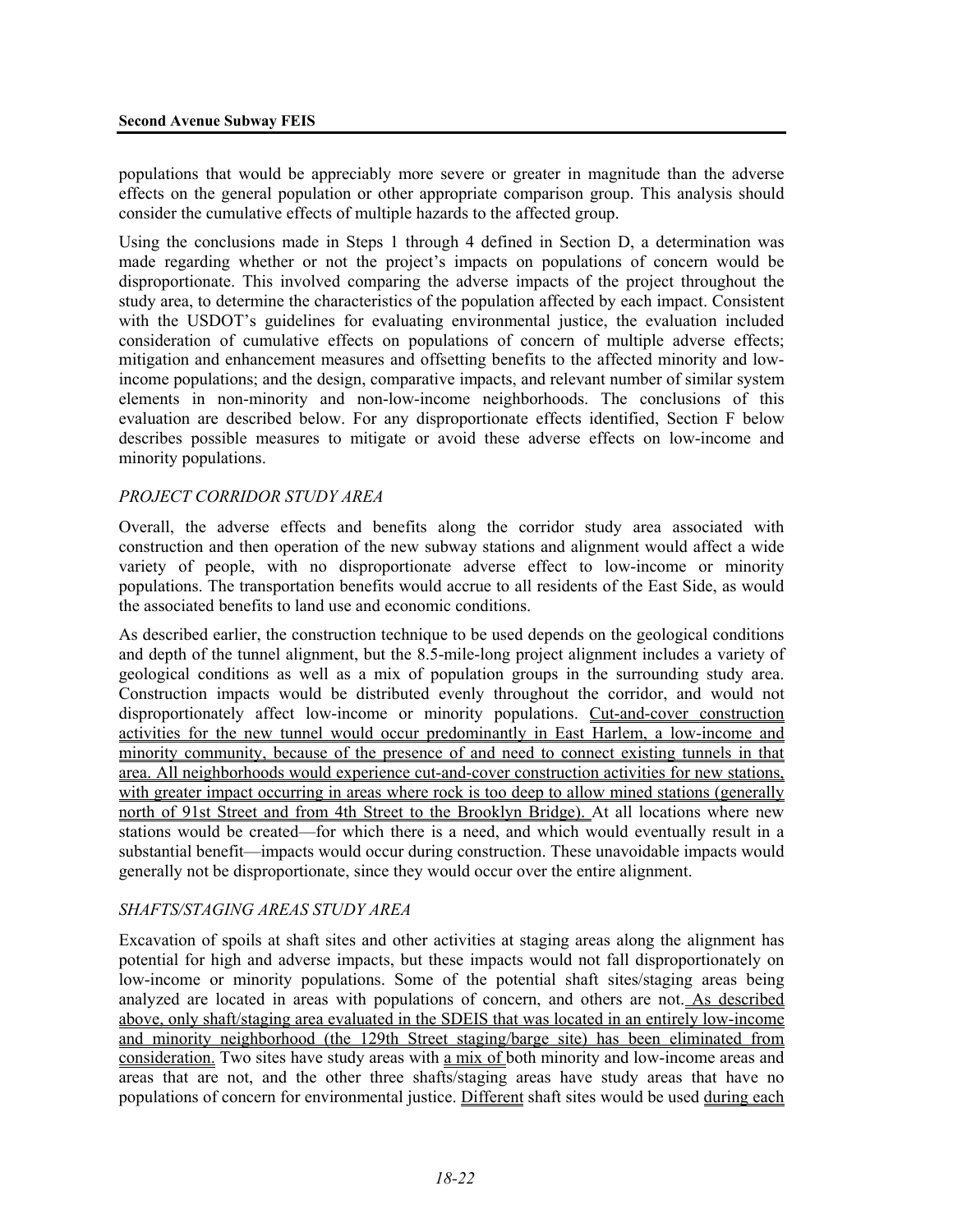construction phase, both to reduce the burden on any one neighborhood and to enable operation of portions of the line after completion of each phase. The two sites where the adverse effects would be of the longest duration (up to  $\frac{8}{9}$  years) would be the site in the 90s (which is located partially in a population of concern and partially not) and the site in the 30s (not located in a population of concern). The activities that would occur at each of these sites would be similar, including the use of parkland for construction staging. For all of these reasons, the impacts associated with shafts/staging areas study area would not fall disproportionately on any populations of concern. **Furthermore**, as each staging area would be in use during only one construction phase, with subway service being provided to that area at the conclusion of that phase, impacts would occur to the area that would immediately benefit.

## *STORAGE TRACKS STUDY AREA*

At three of the four locations being considered for new underground storage tracks in Manhattan, construction of new storage tracks would generally not result in significant adverse impacts during construction. Construction activities at only one of the yard sites—the 129th Street storage tracks—would result in significant adverse impacts, since cut-and-cover construction would be required for this facility. This is the only location for storage tracks that would result in significant surface disruption and the only such location that is in a low-income and minority neighborhood, so the impacts of this segment of the project may be considered disproportionate, relative to the impacts of developing the other three storage tracks locations being evaluated. However, in the context of the entire project, where cut-and-cover activities would be located in a wide variety of neighborhoods, such impacts would not be disproportionate. Moreover, since the SDEIS, the overall project has been modified to reduce the amount of disruptive construction in East Harlem, including a reduction to the area affected by the 129th Street storage tracks, including no direct use of Crack is Wack Playground, elimination of the 129th Street barge site, and reduction in the areas where cut-and-cover would occur along 125th Street.

#### *ASSESSMENT OF CUMULATIVE IMPACTS*

The guidance documents for environmental justice issued by CEQ and USDOT both indicate that when determining whether disproportionate impacts would occur to low-income or minority populations, cumulative effects must also be considered.

Chapter 19 of this FEIS ("Indirect and Cumulative Effects") describes the cumulative effects that could occur during construction of the Second Avenue Subway. As described there, other construction projects are proposed along the Second Avenue route that could be under construction at the same time as the subway. In portions of the study area that were identified as low-income and/or minority areas for purposes of assessing environmental justice, these include several construction projects proposed by the New York City Department of Transportation (NYCDOT) in East Harlem that could overlap in timing with work on the Second Avenue Subway. As noted in Chapter 19, NYCT would work with NYCDOT to coordinate the different construction projects in this area as well as in other areas. Once construction is complete, the new subway would improve access throughout the East Side, including to the neighborhoods with populations of concern for environmental justice. In addition to providing better access to Midtown and Lower Manhattan, the new subway's connection to Metro-North's Harlem-125th Street Station would also provide improved access to Westchester County and other areas north of the city.